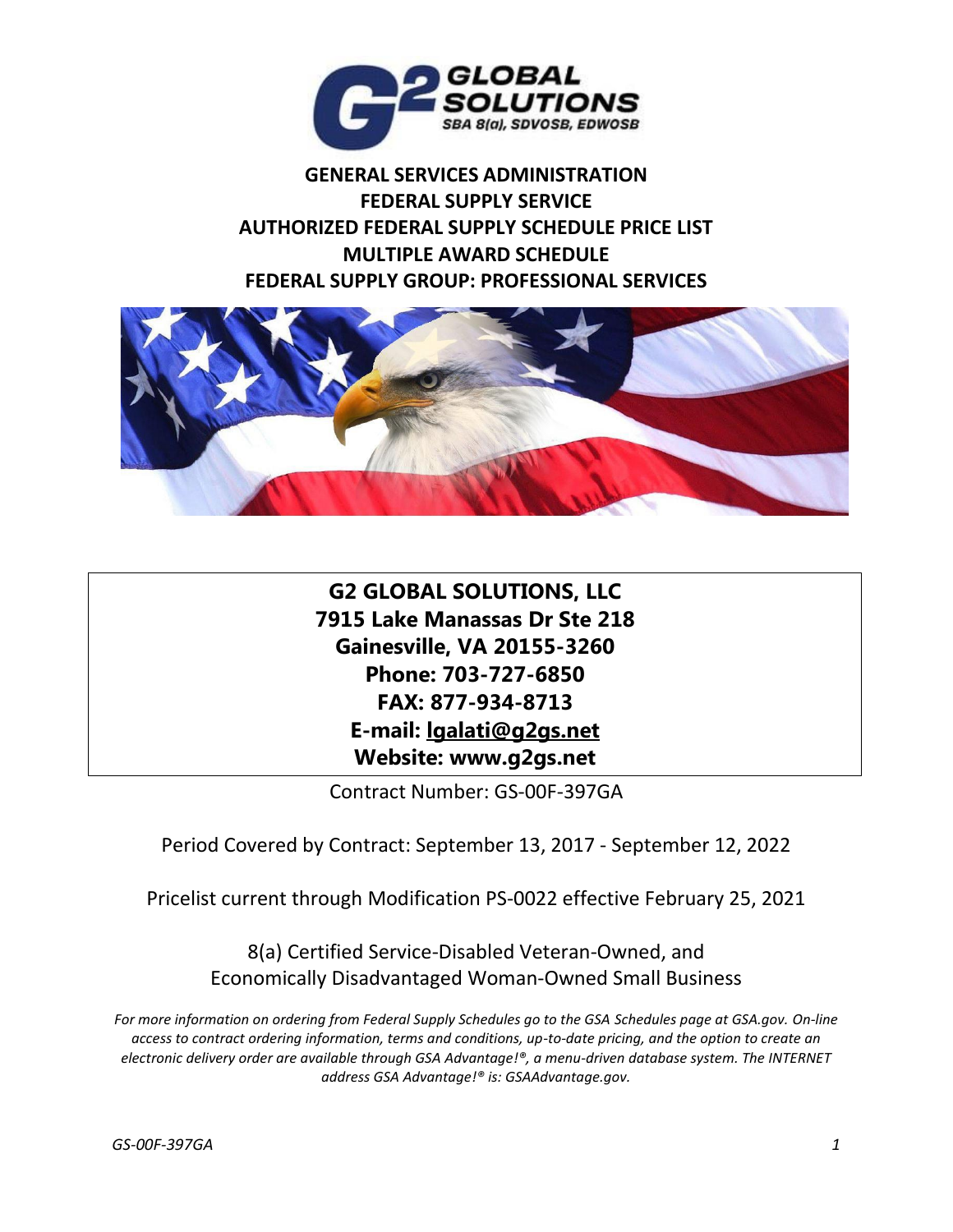

# **TABLE OF CONTENTS**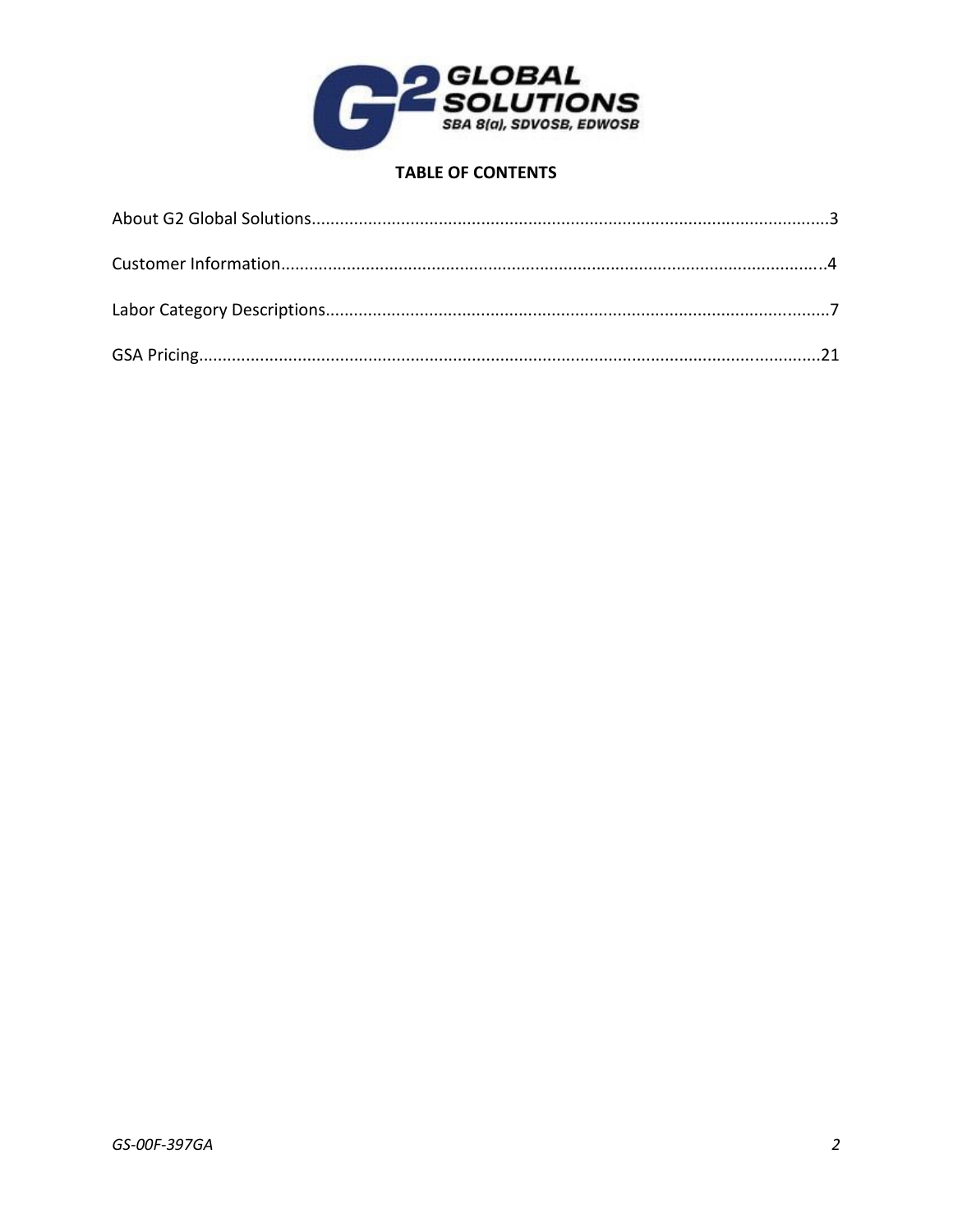

# **ABOUT G2 GLOBAL SOLUTIONS**

G2 Global Solutions, LLC is an 8(a) Certified Service-Disabled Veteran-Owned, And Economically Disadvantaged Woman-Owned, Small Business located in Gainesville, Virginia. Founded in 2012, G2 has become a preferred multi-certified small business service provider offering comprehensive solutions and subject matter expert support to the Federal Government and the Intelligence Community (IC) nationwide.

Clients and partners love working with us because we are a highly reliable and collaborative organization with the following characteristics:

- **Multi-Certified** G2 Global Solutions is a certified economically-disadvantaged- womanowned, service-disabled-veteran-owned small business. This greatly simplifies the bidding process for government agencies and opens up new opportunities for the larger firms that contract with us.
- **Offers a Wide Range of Services** So you can make G2 Global Solutions your "one stop shop" for all of your business, administrative personnel support, military family assistance, IT, cyber exploitation and counterintelligence service needs.
- **Reduces Your Costs** Our low overhead as a small business gives us the ability to costeffectively provide very high-quality services for you.
- **Understands Government Agencies** G2 Global Solutions' experience-based knowledge about government agencies' unique needs, cultures, processes and procedures helps your projects run smoothly and achieve the desired results.
- **Brings the Right People** Whether you want to get involved with the hiring process or leave it all to us, our extensive portfolio of already-vetted experts is a huge advantage for you. You get people whose qualifications go above and beyond your job specs – who will show up as scheduled, fit in with your culture and do an excellent job for you.
- **Supports its Employees** G2 Global Solutions is known for treating its employees like family. Once these people are out in the field, G2 Global Solutions provides the support they need to ensure they can successfully complete the mission. It's a team approach that works well for everyone involved.
- **Is Extremely Accessible** Effective communication makes a world of difference. You can relax knowing that questions and issues will be addressed immediately, and you'll be contacted weekly just to ensure that things are going well.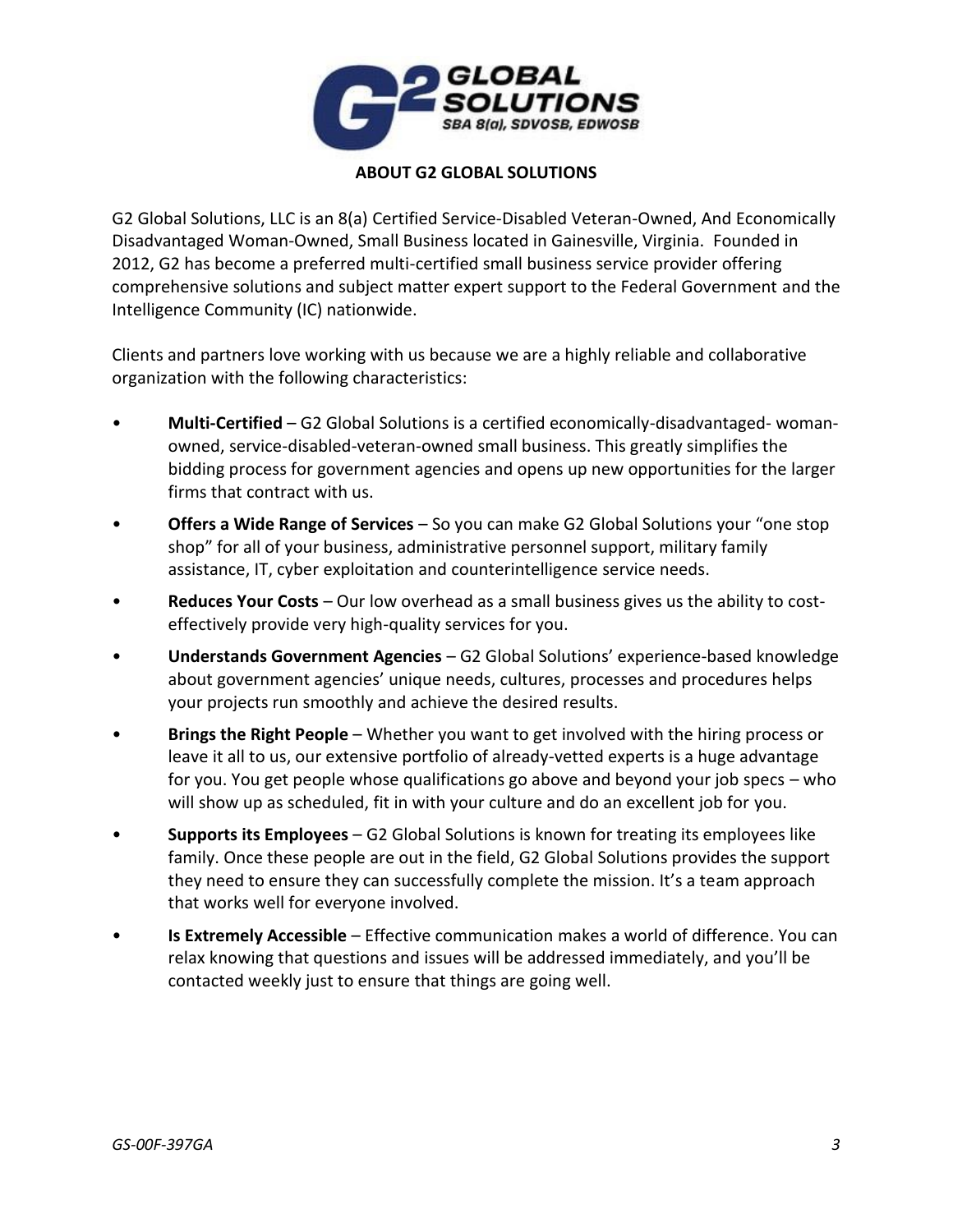

#### **CUSTOMER INFORMATION:**

## **1a. Table of Awarded Special Item Numbers:**

| <b>SIN</b> | <b>Recovery</b> | <b>SIN Description</b>                                |  |
|------------|-----------------|-------------------------------------------------------|--|
| 541611     | 541611RC        | Management & Financial Consulting, Acquisition &      |  |
|            |                 | Grants Management Support, & Business Program         |  |
|            |                 | & Project Management Services                         |  |
| 611430     | 611430RC        | Professional & Management Development Training        |  |
| 334512     | 334512RC        | <b>Total Solution Support Products for Facilities</b> |  |
|            |                 | <b>Management Systems</b>                             |  |
| 541690     | 541690RC        | <b>Technical Consulting Services</b>                  |  |
| <b>OLM</b> | <b>OLMRC</b>    | Order-Level Materials (OLMs)                          |  |

- **1b. Identification of the lowest priced model number and lowest unit price for that model for each special item number awarded in the contract. This price is the Government price based on a unit of one, exclusive of any quantity/dollar volume, prompt payment, or any other concession affecting price. Those contracts that have unit prices based on the geographic location of the customer, should show the range of the lowest price, and cite the areas to which the prices apply.** See below.
- **1c. If the Contractor is proposing hourly rates a description of all corresponding commercial job titles, experience, functional responsibility and education for those types of employees or subcontractors who will perform services shall be provided. If hourly rates are not applicable, indicate "Not applicable" for this item.** See below.
- **2. Maximum Order:**

| <b>SIN</b> | <b>Maximum Order Threshold</b> |
|------------|--------------------------------|
| 541611     | \$1,000,000                    |
| 611430     | \$1,000,000                    |
| 334512     | \$250,000                      |
| 541690     | \$1,000,000                    |
| OLM        | \$250,000                      |

- **3. Minimum Order:** \$100.00
- **4. Geographic Coverage (delivery Area):** Domestic
- **5. Point(s) of production (city, county, and state or foreign country):** Same as company address
- **6. Discount from list prices or statement of net price:** Government net prices (discounts already deducted).
- **7. Quantity discounts:** Additional 1% discount on single task orders over \$250,000
- **8. Prompt payment terms:** Net 30 Days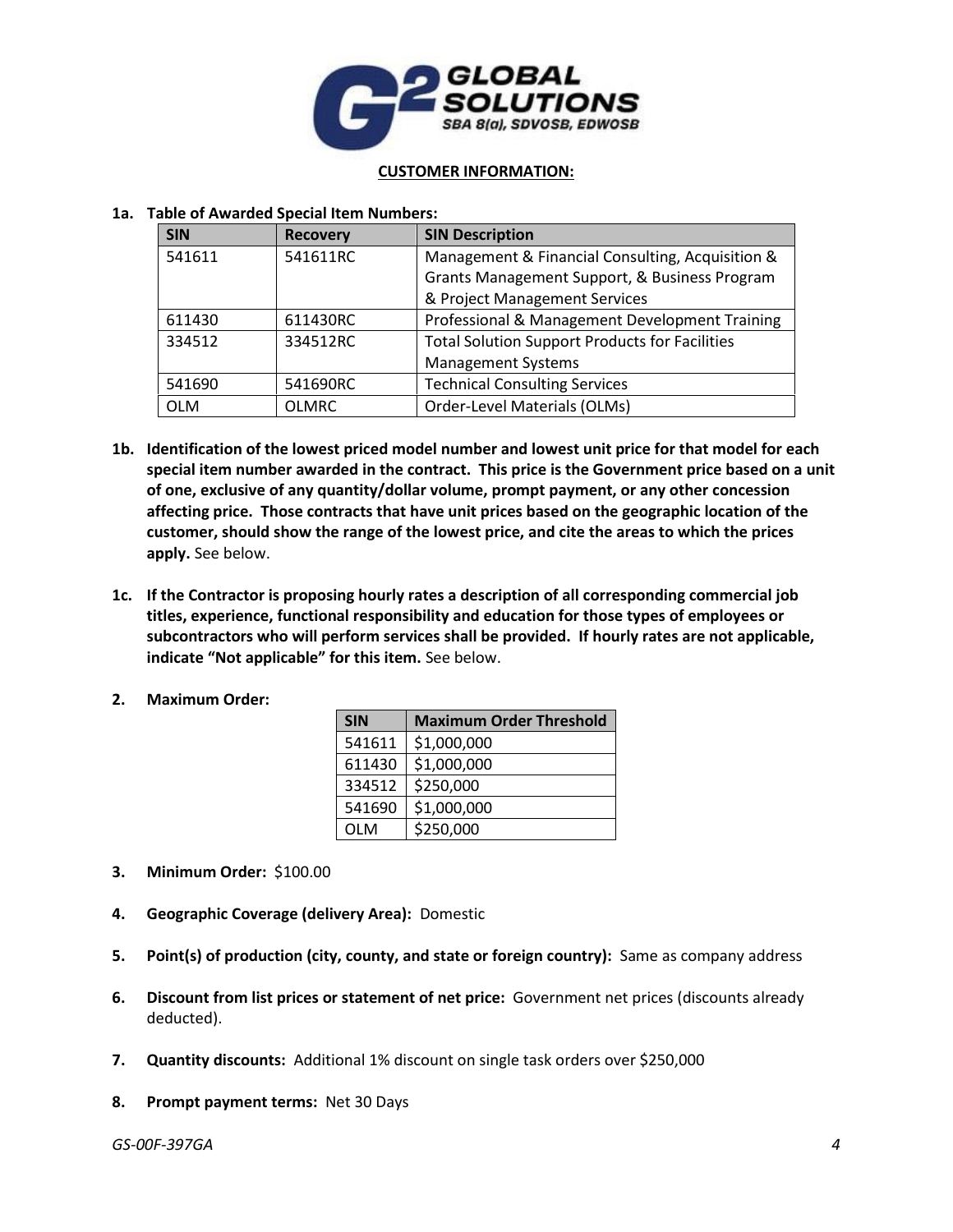

**Information for Ordering Offices:** Prompt payment terms cannot be negotiated out of the contractual agreement in exchange for other concessions.

- **9. Foreign items (list items by country of origin):** None
- **10a. Time of Delivery (Contractor insert number of days):** Specified on the Task Order
- **10b. Expedited Delivery. The Contractor will insert the sentence "Items available for expedited delivery are noted in this price list." under this heading. The Contractor may use a symbol of its choosing to highlight items in its price list that have expedited delivery:** Contact Contractor
- **10c. Overnight and 2-day delivery. The Contractor will indicate whether overnight and 2-day delivery is available. Also, the Contractor will indicate that the schedule customer may contact the Contractor for rates for overnight and 2-day delivery:** Contact Contractor
- **10d. Urgent Requirements. The Contractor will note in its price list the "Urgent Requirements" clause of its contract and advise agencies that they can also contact the Contractor's representative to affect a faster delivery:** Contact Contractor
- **11. F.O.B Points(s):** Destination
- **12a. Ordering Address(es):** Same as Contractor
- **12b. Ordering procedures:** For supplies and services, the ordering procedures, information on Blanket Purchase Agreements (BPA's) are found in Federal Acquisition Regulation (FAR) 8.405-3.
- **13. Payment address:** Same as company address
- **14. Warranty provision:** Contractor's standard commercial warranty.
- **15. Export Packing Charges (if applicable):** N/A
- **16. Terms and conditions of rental, maintenance, and repair (if applicable):** N/A
- **17. Terms and conditions of installation (if applicable):** N/A
- **18a. Terms and conditions of repair parts indicating date of parts price lists and any discounts from list prices (if applicable):** N/A
- **18b. Terms and conditions for any other services (if applicable):** N/A
- **19. List of service and distribution points (if applicable):** N/A
- **20. List of participating dealers (if applicable):** N/A
- **21. Preventive maintenance (if applicable):** N/A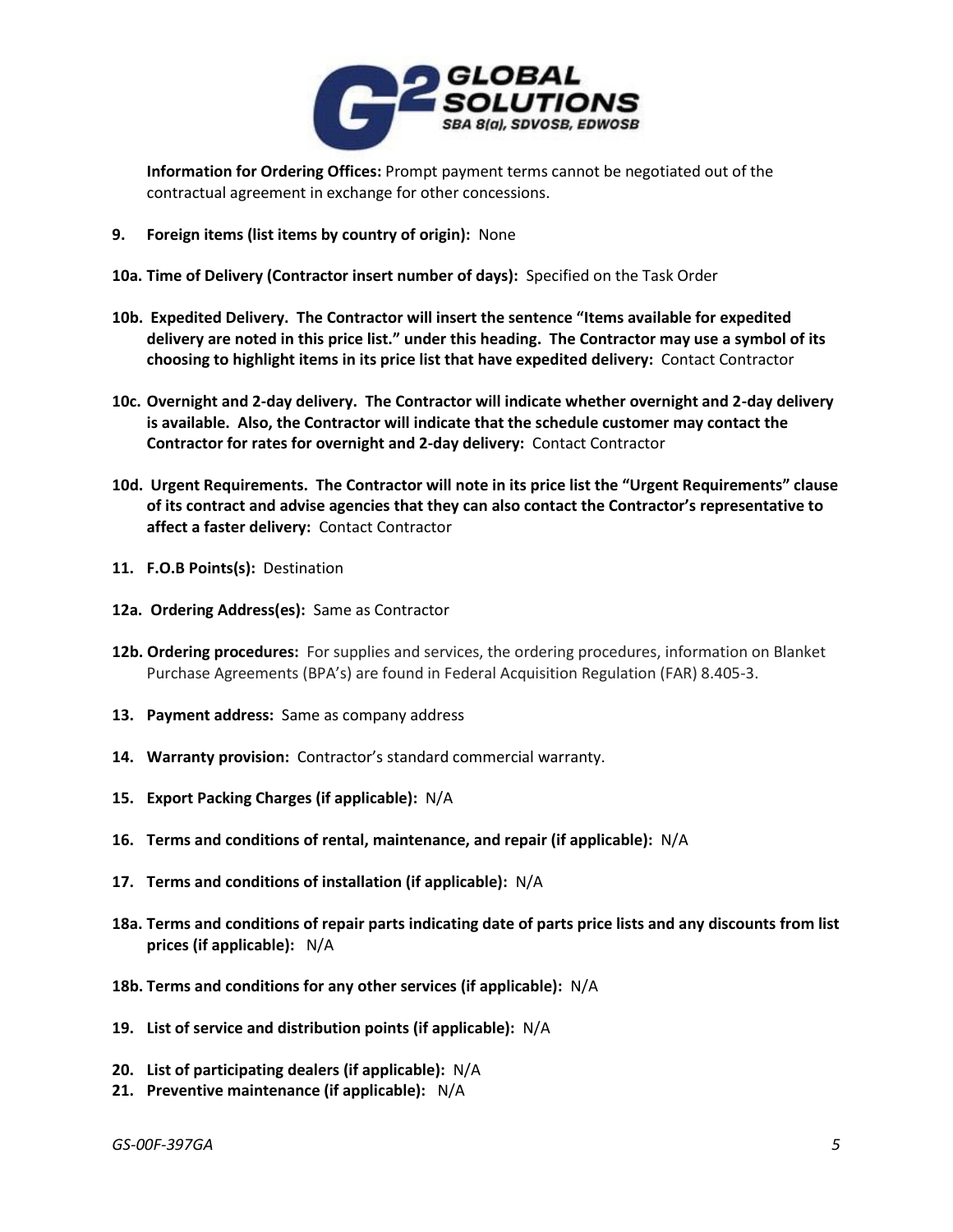

- **22a. Special attributes such as environmental attributes (e.g., recycled content, energy efficiency, and/or reduced pollutants).** N/A
- **22b. If applicable, indicate that Section 508 compliance information is available on Electronic and Information Technology (EIT) supplies and services and show where full details can be found (e.g. contactor's website or other location.) The EIT standards can be found at: [www.Section508.gov/:](http://www.section508.gov/)** N/A
- **23. Data Universal Numbering System (DUNS) number:** 057402809
- **24. Notification regarding registration in the System for Award Management (SAM) database:**  Registered

## **SERVICE CONTRACT LABOR STANDARDS MATRIX**

| <b>SCLS Labor Category</b> | <b>SCLS Equivalent Code Title</b> | <b>Wage Determination No</b> |
|----------------------------|-----------------------------------|------------------------------|
| <b>Technical Writer</b>    | 30461 - Technical Writer I        | 2015-4281                    |

The Service Contract Labor Standards, formerly the Service Contract Act (SCA), applies to this contract and it includes SCLS applicable labor categories. Labor categories and fixed price services marked with a (\*\*) in this pricelist are based on the U.S. Department of Labor Wage Determination Number identified in the SCLS matrix. The prices awarded are in line with the geographic scope of the contract (i.e., nationwide).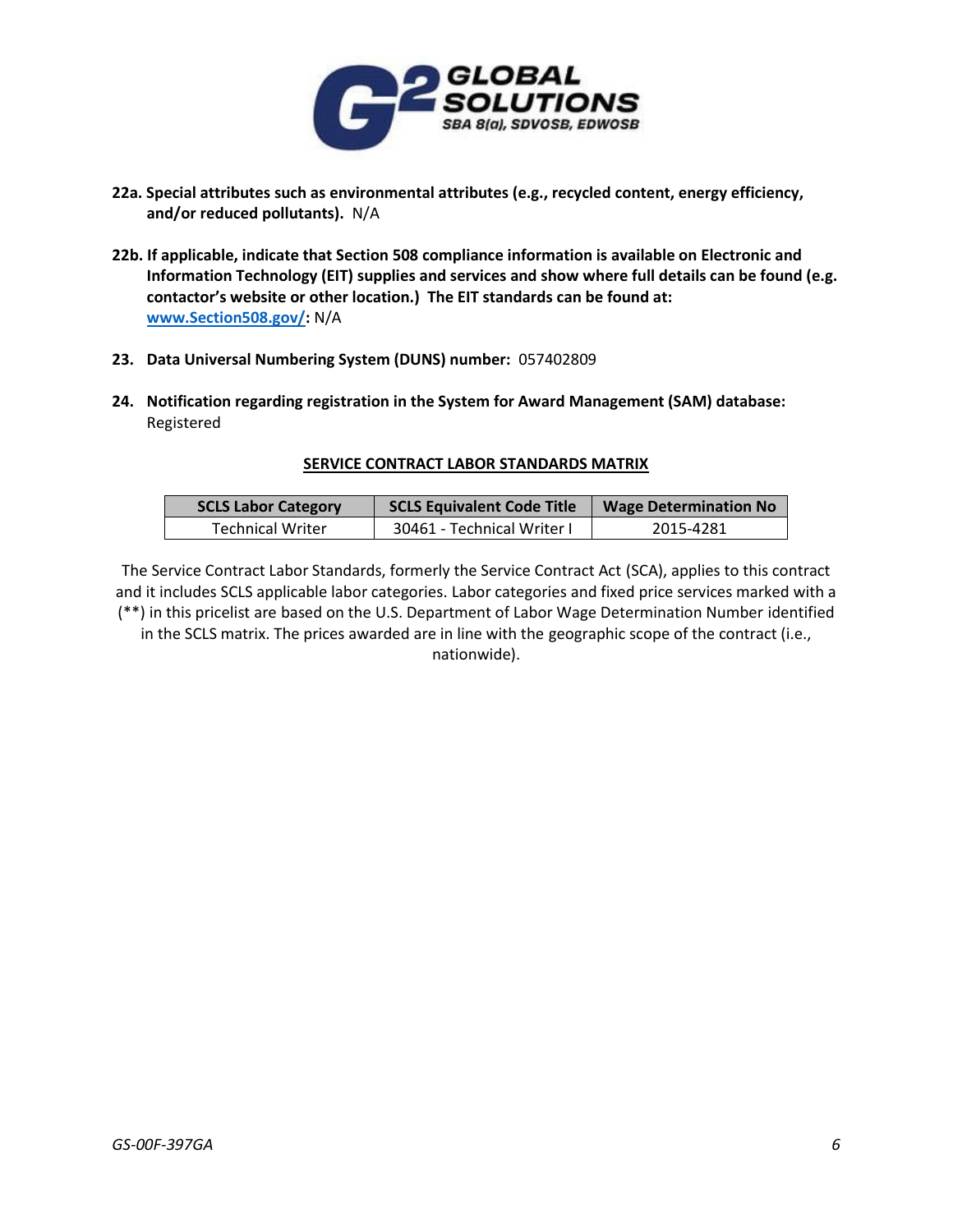

### **LABOR CATEGORY DESCRIPTIONS**

## **Analyst I**

Minimum Education: Bachelor's Degree in related field Minimum Experience: 1 Year of Related Experience Functional Responsibilities: Possess knowledge of applying analytic methodologies and principles to address client's needs. Supports analyst functions including data collection, interviewing, data modeling, project testing, and creation of performance measurements to support project objectives. Conducts activities in support of project team's objectives. Generally works under the supervision of more senior personnel.

# **Analyst II**

Minimum Education: Bachelor's Degree in related field Minimum Experience: 3 Years of Related Experience Functional Responsibilities: Possess knowledge of applying analytic methodologies and principles to address client's needs. Supports analyst functions including data collection, interviewing, data modeling, project testing, and creation of performance measurements to support project objectives. Conducts activities in support of project team's objectives. Can perform more complex tasks under minimal supervision.

## **Analyst III**

Minimum Education: Bachelor's Degree in related field

Minimum Experience: 5 Years of Related Experience

Functional Responsibilities: Possess knowledge of applying analytic methodologies and principles to address client's needs. Supports analyst functions including data collection, interviewing, data modeling, project testing, and creation of performance measurements to support project objectives. Conducts activities in support of project team's objectives. Can perform all tasks without supervision. Supervises junior personnel.

# **Management/Organizational Consultant I**

Minimum Education: Bachelor's Degree in related field

Minimum Experience: 1 Year of related experience

Functional Responsibilities: Responsible for defining and developing business processes, policies, roles and responsibilities, and performance metrics. Conducts analysis of business processes: current state analysis, gap analysis, benchmarking, best practices identification, organizational assessment, and other related tasks. Takes project from original concept through final implementation. May coordinate with business and technology teams, ascertaining system requirements, such as program functions, output requirements, input data acquisition, and system techniques and controls. Plans and implements process improvements, including: future state design, change management, and transition planning. Conduct client interviews. May deliver presentations and training courses including measurement, analysis, improvement, and control. May perform cost and benefit analysis. Interfaces with all areas of project including customer, computer services, and client services. Works on moderately complex tasks where analysis of client's data requires an evaluation of various factors. Exercises independent judgment within broadly defined practices and policies in selecting methods, techniques and evaluation criteria for obtaining results. Generally works under the supervision of more senior consultants.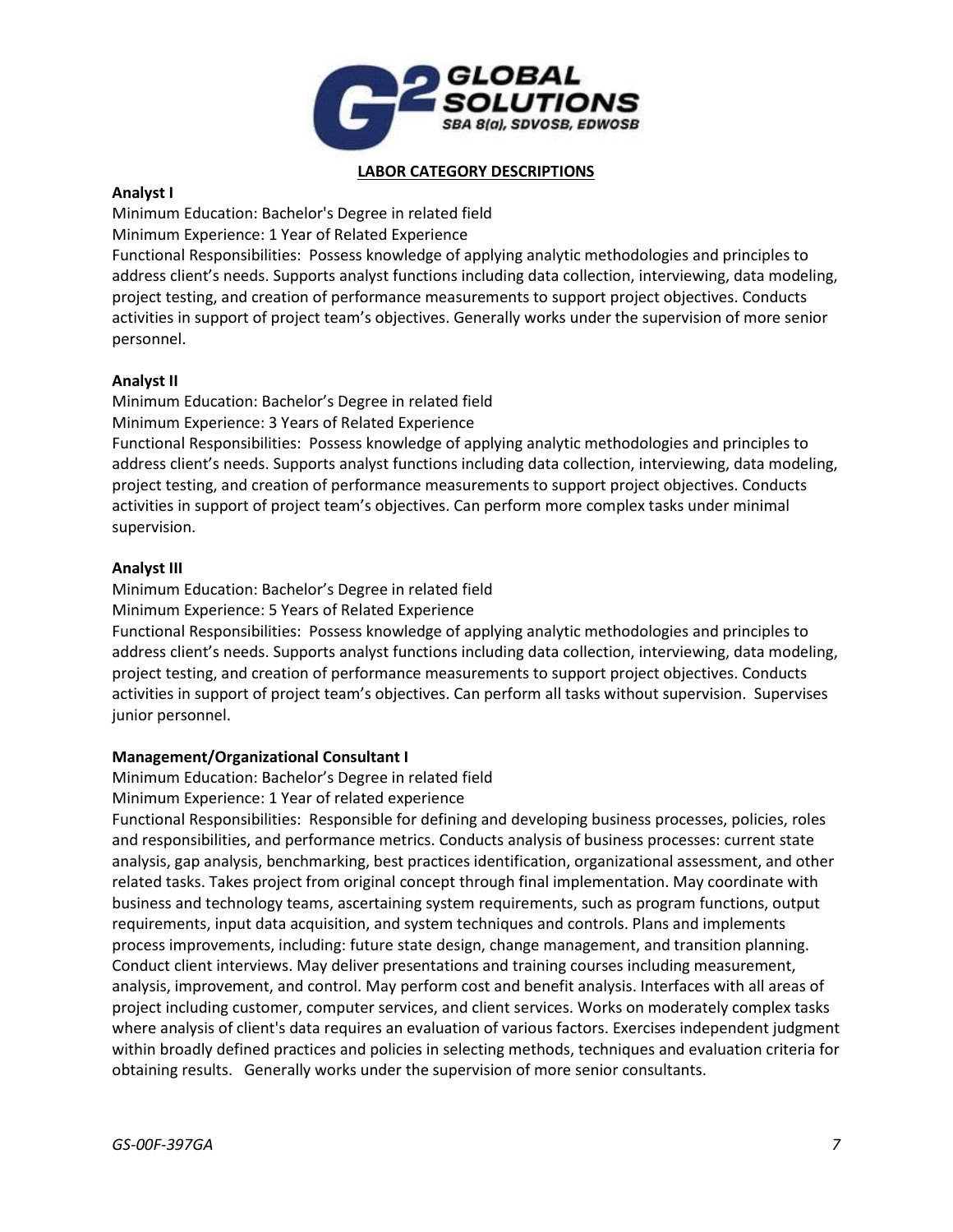

## **Management/Organizational Consultant II**

Minimum Education: Bachelor's Degree in related field

Minimum Experience: 3 Years of related experience

Functional Responsibilities: Responsible for defining and developing business processes, policies, roles and responsibilities, and performance metrics. Conducts analysis of business processes: current state analysis, gap analysis, benchmarking, best practices identification, organizational assessment, and other related tasks. Takes project from original concept through final implementation. May coordinate with business and technology teams, ascertaining system requirements, such as program functions, output requirements, input data acquisition, and system techniques and controls. Plans and implements process improvements, including: future state design, change management, and transition planning. Conduct client interviews. May deliver presentations and training courses including measurement, analysis, improvement, and control. May perform cost and benefit analysis. Interfaces with all areas of project including customer, computer services, and client services. Works on moderately complex tasks where analysis of client's data requires an evaluation of various factors. Exercises independent judgment within broadly defined practices and policies in selecting methods, techniques and evaluation criteria for obtaining results. Can perform most tasks with minimal supervision.

## **Management/Organizational Consultant III**

Minimum Education: Bachelor's Degree in related field

Minimum Experience: 5 Years of related experience

Functional Responsibilities: Responsible for defining and developing business processes, policies, roles and responsibilities, and performance metrics. Conducts analysis of business processes: current state analysis, gap analysis, benchmarking, best practices identification, organizational assessment, and other related tasks. Takes project from original concept through final implementation. May coordinate with business and technology teams, ascertaining system requirements, such as program functions, output requirements, input data acquisition, and system techniques and controls. Plans and implements process improvements, including: future state design, change management, and transition planning. Conduct client interviews. May deliver presentations and training courses including measurement, analysis, improvement, and control. May perform cost and benefit analysis. Interfaces with all areas of project including customer, computer services, and client services. Works on moderately complex tasks where analysis of client's data requires an evaluation of various factors. Exercises independent judgment within broadly defined practices and policies in selecting methods, techniques and evaluation criteria for obtaining results.

#### **Project Manager**

Minimum Education: Bachelor's Degree in related field

Minimum Experience: 3 Years of related experience

Functional Responsibilities: Performs day-to-day management of assigned delivery order projects that involve various teams of management professionals. Demonstrates proven skills in those technical areas addressed by the delivery order to be managed. Organizes, directs, and coordinates the planning and production of all activities associated with assigned delivery order projects. Demonstrates writing and oral communication skills.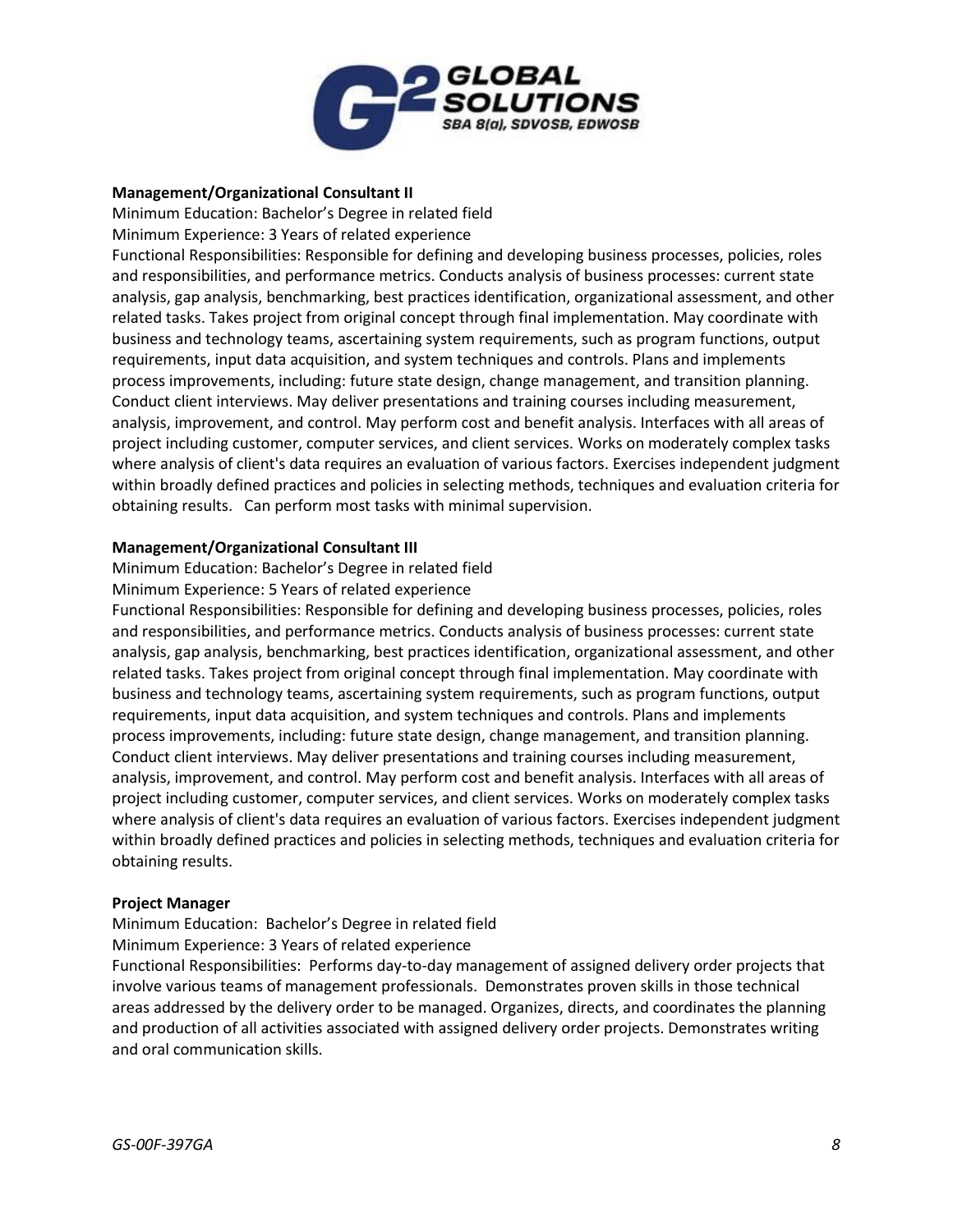

## **Program Manager**

Minimum Education: Bachelor's Degree in related field Minimum Experience: 5 Years of related experience Functional Responsibilities: Performs day-to-day management of a program consisting of multiple projects that involve teams of management professionals. Demonstrates proven skills in those technical areas addressed by the delivery order to be managed. Organizes, directs, and coordinates the planning and production of all activities associated with assigned delivery order projects. Demonstrates writing and oral communication skills.

## **Subject Matter Expert I**

Minimum Education: Bachelor's Degree in related field Minimum Experience: 3 Years of related experience

Functional Responsibilities: Provides support on multiple strategic consulting projects or a single, large, complex project. Researches and evaluates emerging business process re-engineering methods and briefs client management. Possess demonstrated knowledge, experience, and ability in the development of solutions, recommendations, or outcomes across multiple complex tasks and/or organizations. Evaluates option in the context of project objectives and contributes to the implementation of strategic direction. Supports project objectives through activities such as conducting interviews, gathering data, and developing recommendations in support of project objectives. Can perform minor tasks with minimal supervision.

## **Subject Matter Expert II**

Minimum Education: Bachelor's Degree in related field

Minimum Experience: 5 Years of related experience

Functional Responsibilities: Provides support on multiple strategic consulting projects or a single, large, complex project. Researches and evaluates emerging business process re-engineering methods and briefs client management. Possess demonstrated knowledge, experience, and ability in the development of solutions, recommendations, or outcomes across multiple complex tasks and/or organizations. Evaluates option in the context of project objectives and contributes to the implementation of strategic direction. Supports project objectives through activities such as conducting interviews, gathering data, and developing recommendations in support of project objectives. Can resolve more complex issues with minimal supervision.

#### **Subject Matter Expert III**

Minimum Education: Bachelor's Degree in computer science or related field

Minimum Experience: 7 Years of related experience

Functional Responsibilities: Provides support on multiple strategic consulting projects or a single, large, complex project. Researches and evaluates emerging business process re-engineering methods and briefs client management. Possess demonstrated knowledge, experience, and ability in the development of solutions, recommendations, or outcomes across multiple complex tasks and/or organizations. Evaluates option in the context of project objectives and contributes to the implementation of strategic direction. Supports project objectives through activities such as conducting interviews, gathering data, and developing recommendations in support of project objectives. Can perform supervisory duties of junior personnel.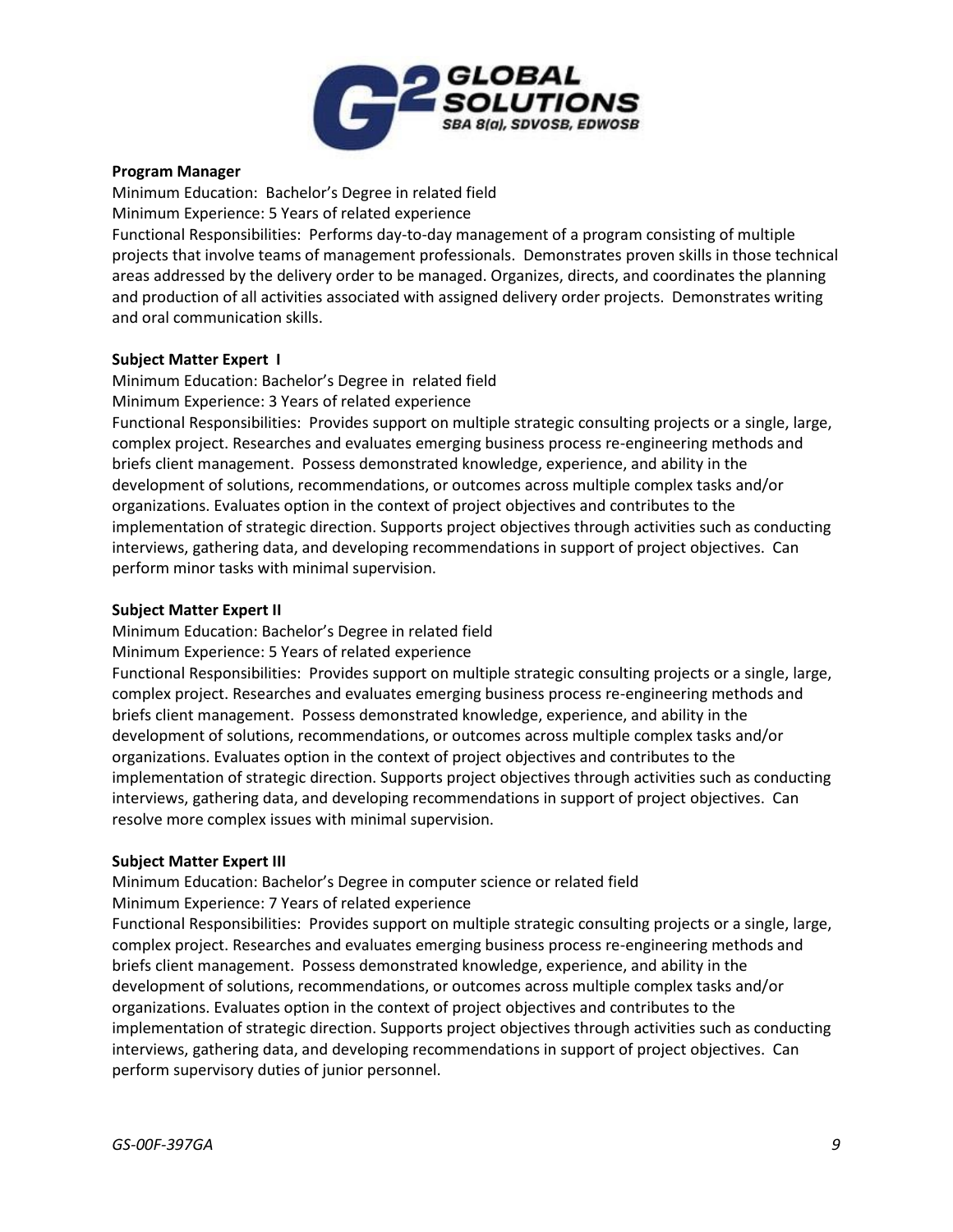

# **Technical Writer**

Minimum Education: Bachelor's Degree in Related Field

Minimum Experience: 3 Years of related experience

Functional Responsibilities: Prepares various types of publications by integrating original writing with inputs from technical and non-technical professionals. Analyzes industry standards and interprets client requirements for documentation. Researches and translates complex technical information and rewrites it for clarity and readability. Proofreads and performs editorial reviews on all forms of technical documentation. Maintains version control over documents and supporting graphics. Designs and updates communications programs/plans in support of clients.

# **Training SME I**

Minimum Education: Bachelor's Degree

Minimum Experience: 5 Years of related experience

Functional Responsibilities: Qualified expert in field operations with extensive experience relevant to identifying, planning and implementing operational and training programs. Develops courseware lesson plans, schedules training, provides academic instruction and refresher training, and evaluates student and instructor performance. Responsible for training program safety and protection of corporate/government resources. Assists in evaluating course training and progress. Develops and administers basic and advanced courses of instruction.

# **Training SME II**

Minimum Education: Bachelor's Degree

Minimum Experience: 9 Years of related experience

Functional Responsibilities: Qualified expert in field operations with extensive experience relevant to identifying, planning and implementing operational and training programs. Develops courseware lesson plans, schedules training, provides academic instruction and refresher training, and evaluates student and instructor performance. Responsible for training program safety and protection of corporate/government resources. Assists in evaluating course training and progress. Develops and administers basic and advanced courses of instruction. Can supervise junior personnel.

# **Junior Level Contracts Support Specialist**

Minimum Education: Bachelor's Degree

Minimum Experience: 1 Year of related experience

Functional Responsibilities: Develops, negotiates, awards and administers all contract types; Perform "cradle-to-grave" acquisition functions (i.e., from pre-award, to post-award, to the final contract termination/close-out). Reviews procurement requests to ensure compliance with procedures and regulations and sufficiency of technical specifications or purchase description and supporting information. Develops solicitation documents and other contractual documentation (i.e., D&F's; justifications, solicitation amendments, supporting memoranda). Review bids or proposals for compliance to solicitation and determine contractor responsibility. Responsibility includes making competitive range determinations. Provides expertise in the area of the contract records and files, documentation of contract performance and compliance and contract closeout activities. Maintain systems, databases, fosters productive relationships with industry partners, contractor and subcontractors.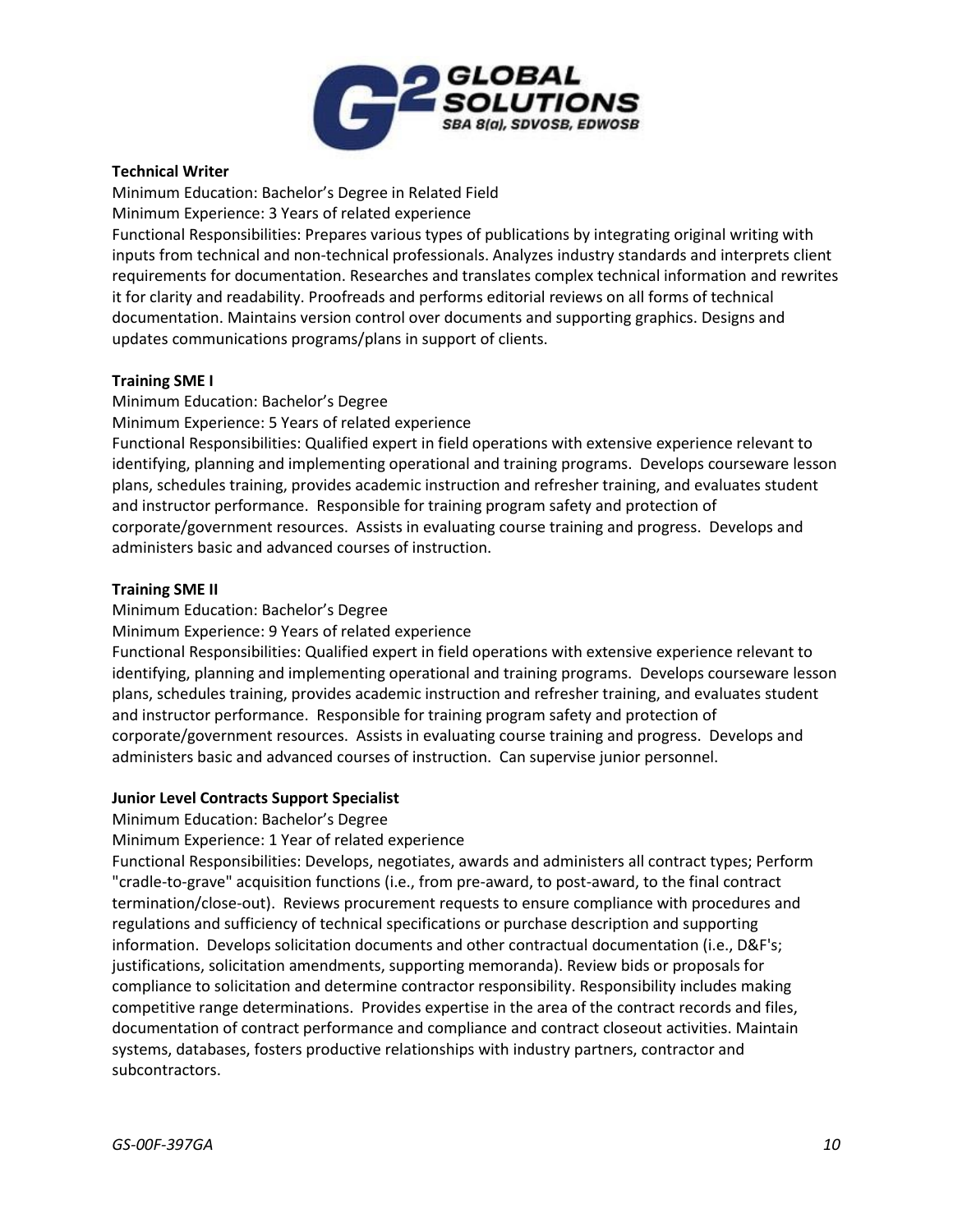

## **Journeyman Level Contracts Support Specialist**

Minimum Education: Bachelor's Degree

Minimum Experience: 3 Years of related experience

Functional Responsibilities: Develops, negotiates, awards and administers all contract types; Perform "cradle-to-grave" acquisition functions (i.e., from pre-award, to post-award, to the final contract termination/close-out). Reviews procurement requests to ensure compliance with procedures and regulations and sufficiency of technical specifications or purchase description and supporting information. Develops solicitation documents and other contractual documentation (i.e., D&F's; justifications, solicitation amendments, supporting memoranda). Review bids or proposals for compliance to solicitation and determine contractor responsibility. Responsibility includes making competitive range determinations. Provides expertise in the area of the contract records and files, documentation of contract performance and compliance and contract closeout activities. Maintain systems, databases, fosters productive relationships with industry partners, contractor and subcontractors. Can supervise junior personnel.

## **Counterintelligence Analyst I**

**Functional Responsibilities:** Review and analyze data collected by internal sources, including data generated by user-activity audit tools deployed on computer networks. Proactively identify and assess potential threat information, recommend mitigation efforts, and incorporate findings into formal reports. Conduct analysis in support of operational activities to assemble, correlate, evaluate and assess information concerning CI related insider threats against personnel, programs, information systems and/or facilities. Identify and evaluate intelligence gaps and specify collection requirements to fill gaps in insider threat information, resulting in intelligence requirements. Support CI related insider threat inquiries and prepare intelligence information reports; knowledge of proper security and information security measures to preserve the chain of custody of audit data and findings.

**Minimum Education:** Bachelor's Degree **Minimum Experience:** 1 year of experience **Security Clearance:** TS SCI required

#### **Counterintelligence Analyst II**

**Functional Responsibilities:** Review and analyze data collected by internal sources, including data generated by user-activity audit tools deployed on computer networks. Proactively identify and assess potential threat information, recommend mitigation efforts, and incorporate findings into formal reports. Conduct analysis in support of operational activities to assemble, correlate, evaluate and assess information concerning CI related insider threats against personnel, programs, information systems and/or facilities. Identify and evaluate intelligence gaps and specify collection requirements to fill gaps in insider threat information, resulting in intelligence requirements. Support CI related insider threat inquiries and prepare intelligence information reports; knowledge of proper security and information security measures to preserve the chain of custody of audit data and findings. **Minimum Education:** Bachelor's Degree **Minimum Experience:** 3 years of experience

**Security Clearance:** TS SCI required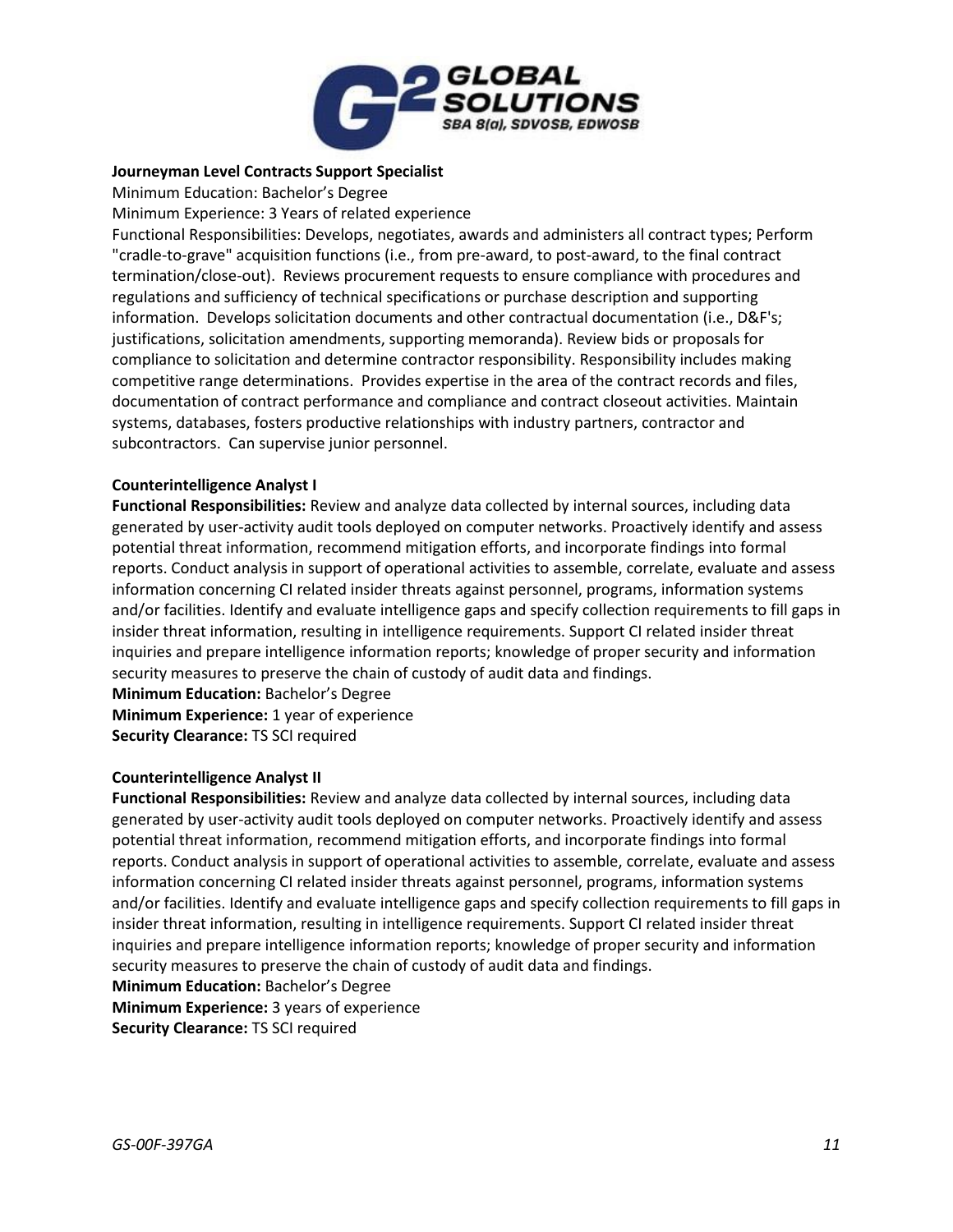

## **Counterintelligence Analyst III**

**Functional Responsibilities:** Review and analyze data collected by internal sources, including data generated by user-activity audit tools deployed on computer networks. Proactively identify and assess potential threat information, recommend mitigation efforts, and incorporate findings into formal reports. Conduct analysis in support of operational activities to assemble, correlate, evaluate and assess information concerning CI related insider threats against personnel, programs, information systems and/or facilities. Identify and evaluate intelligence gaps and specify collection requirements to fill gaps in insider threat information, resulting in intelligence requirements. Support CI related insider threat inquiries and prepare intelligence information reports; knowledge of proper security and information security measures to preserve the chain of custody of audit data and findings.

**Minimum Education:** Bachelor's Degree **Minimum Experience:** 5 years of experience **Security Clearance:** TS SCI required

#### **Counterintelligence Analyst IV**

**Functional Responsibilities:** Review and analyze data collected by internal sources, including data generated by user-activity audit tools deployed on computer networks. Proactively identify and assess potential threat information, recommend mitigation efforts, and incorporate findings into formal reports. Conduct analysis in support of operational activities to assemble, correlate, evaluate and assess information concerning CI related insider threats against personnel, programs, information systems and/or facilities. Identify and evaluate intelligence gaps and specify collection requirements to fill gaps in insider threat information, resulting in intelligence requirements. Support CI related insider threat inquiries and prepare intelligence information reports; knowledge of proper security and information security measures to preserve the chain of custody of audit data and findings.

**Minimum Education:** Bachelor's Degree **Minimum Experience:** 7 years of experience **Security Clearance:** TS SCI required

#### **Intelligence Analyst I**

**Functional Responsibilities:** Identify and prioritize research and analysis topics. Ensure appropriate expertise is included in highly tailored written reports, oral briefings, and other intelligence products for a diverse range of global customers. Identify critical intelligence gaps, specify collection requirements to fill gaps, and suggest new methodologies and collection techniques to eliminate gaps; interact with priority customers on a regular basis and ensure customer requirements are routinely updated and prioritized. Coordinate analytic production; establish priorities, and guide team members to ensure accuracy and completeness of projects.

**Minimum Education:** Bachelor's Degree

**Minimum Experience:** 1 year of experience

**Security Clearance:** TS SCI required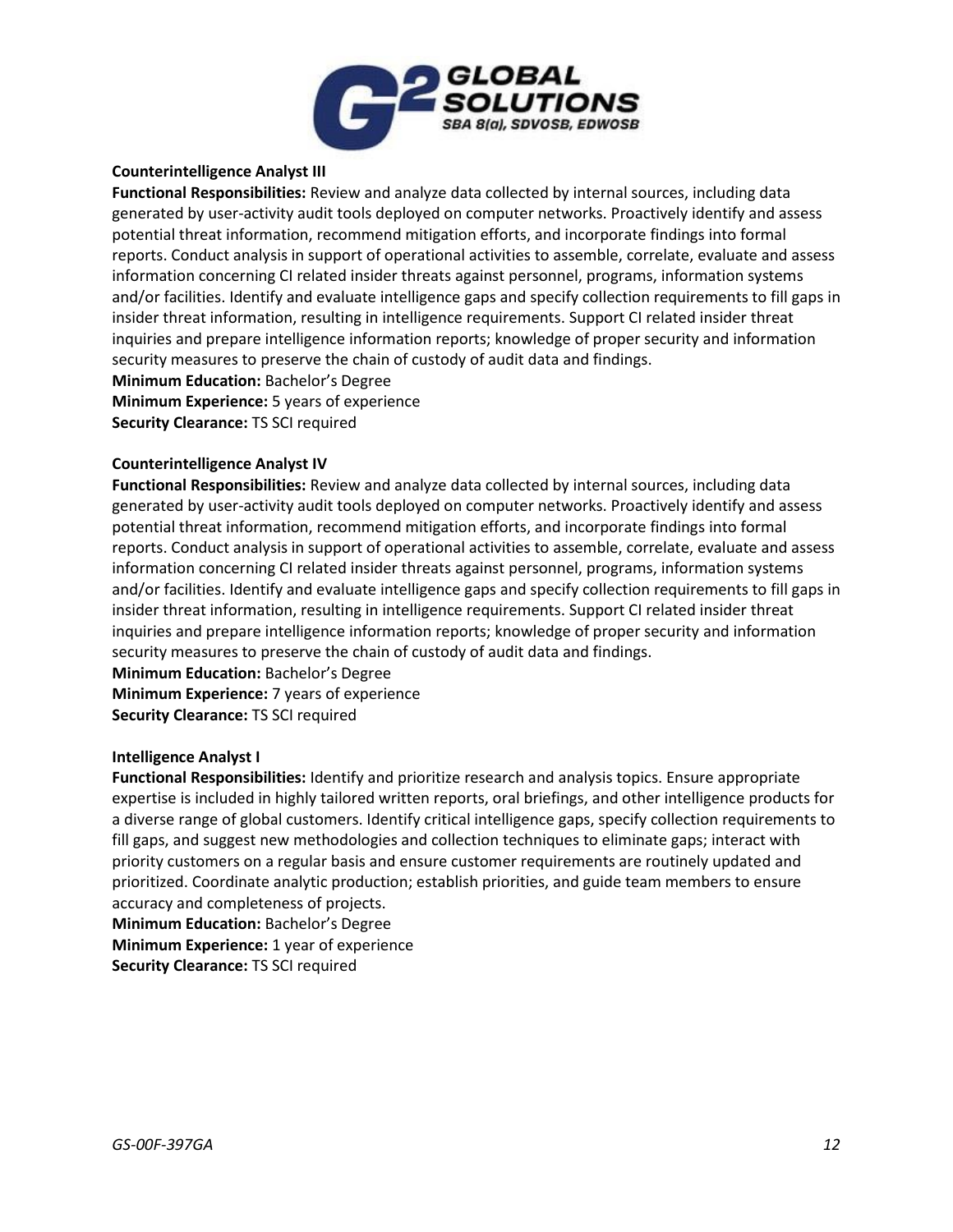

# **Intelligence Analyst II**

**Functional Responsibilities:** Identify and prioritize research and analysis topics. Ensure appropriate expertise is included in highly tailored written reports, oral briefings, and other intelligence products for a diverse range of global customers. Identify critical intelligence gaps, specify collection requirements to fill gaps, and suggest new methodologies and collection techniques to eliminate gaps; interact with priority customers on a regular basis and ensure customer requirements are routinely updated and prioritized. Coordinate analytic production; establish priorities, and guide team members to ensure accuracy and completeness of projects.

**Minimum Education:** Bachelor's Degree **Minimum Experience:** 3 years of experience **Security Clearance:** TS SCI required

#### **Intelligence Analyst III**

**Functional Responsibilities:** Identify and prioritize research and analysis topics. Ensure appropriate expertise is included in highly tailored written reports, oral briefings, and other intelligence products for a diverse range of global customers. Identify critical intelligence gaps, specify collection requirements to fill gaps, and suggest new methodologies and collection techniques to eliminate gaps; interact with priority customers on a regular basis and ensure customer requirements are routinely updated and prioritized. Coordinate analytic production; establish priorities, and guide team members to ensure accuracy and completeness of projects.

**Minimum Education:** Bachelor's Degree **Minimum Experience:** 5 years of experience **Security Clearance:** TS SCI required

#### **Intelligence Analyst IV**

**Functional Responsibilities:** Identify and prioritize research and analysis topics. Ensure appropriate expertise is included in highly tailored written reports, oral briefings, and other intelligence products for a diverse range of global customers. Identify critical intelligence gaps, specify collection requirements to fill gaps, and suggest new methodologies and collection techniques to eliminate gaps; interact with priority customers on a regular basis and ensure customer requirements are routinely updated and prioritized. Coordinate analytic production; establish priorities, and guide team members to ensure accuracy and completeness of projects.

**Minimum Education:** Bachelor's Degree **Minimum Experience:** 7 years of experience **Security Clearance:** TS SCI required

#### **Executive Consultant I**

**Functional Responsibilities:** Serve as advisor to customer and assists in formulating action or policy relating to agency's function. Provides assistance with decisions and items that affect the customer. Serves as senior resource for subordinate organizations in the implementation and continued administration of assigned programs, operations, and management initiatives. Assist in the advisement of staff members and stakeholders in agency operational goals and mission.

**Minimum Education:** Bachelor's Degree

**Minimum Experience:** 1 year of experience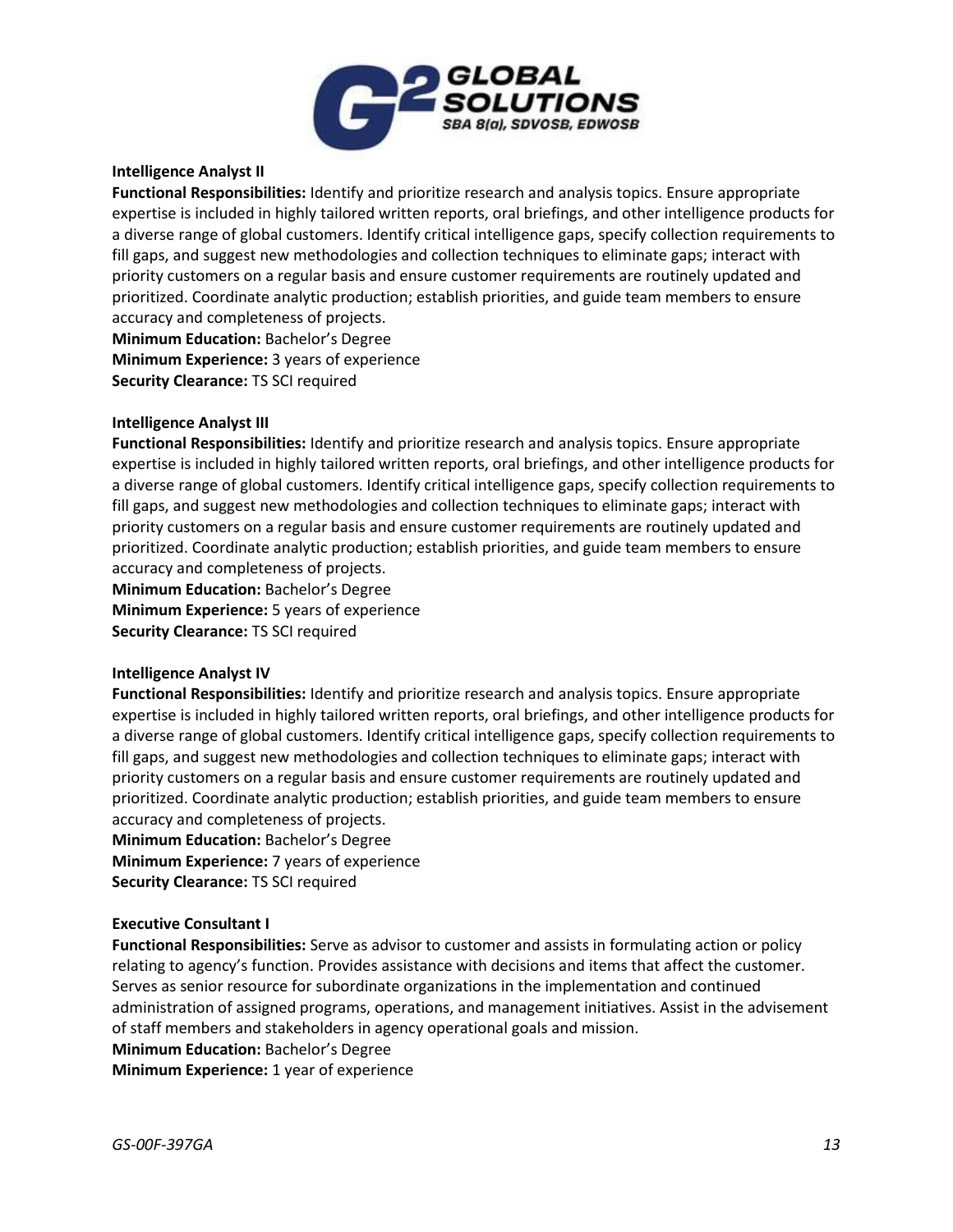

## **Executive Consultant II**

**Functional Responsibilities:** Serve as advisor to customer and assists in formulating action or policy relating to agency's function. Provides assistance with decisions and items that affect the customer. Serves as senior resource for subordinate organizations in the implementation and continued administration of assigned programs, operations, and management initiatives. Assist in the advisement of staff members and stakeholders in agency operational goals and mission. **Minimum Education:** Bachelor's Degree

**Minimum Experience:** 3 years of experience

## **Executive Consultant III**

**Functional Responsibilities:** Serve as advisor to customer and assists in formulating action or policy relating to agency's function. Provides assistance with decisions and items that affect the customer. Serves as senior resource for subordinate organizations in the implementation and continued administration of assigned programs, operations, and management initiatives. Assist in the advisement of staff members and stakeholders in agency operational goals and mission.

**Minimum Education:** Bachelor's Degree

**Minimum Experience:** 5 years of experience

# **Executive Consultant IV**

**Functional Responsibilities:** Serve as advisor to customer and assists in formulating action or policy relating to agency's function. Provides assistance with decisions and items that affect the customer. Serves as senior resource for subordinate organizations in the implementation and continued administration of assigned programs, operations, and management initiatives. Assist in the advisement of staff members and stakeholders in agency operational goals and mission. **Minimum Education:** Bachelor's Degree **Minimum Experience:** 7 years of experience

#### **Strategic Executive Consultant I**

**Functional Responsibilities:** Plan, develop, and execute complex, controversial and/or sensitive policy. Assist in the development of strategic plans and planning activities. Provides feedback and recommendations to current plans. Support effective communication between leadership and multiple stakeholders. Use analytical techniques to assess effectiveness of strategic imperatives. **Minimum Education:** Bachelor's Degree **Minimum Experience:** 3 years of experience

#### **Strategic Executive Consultant II**

**Functional Responsibilities:** Plan, develop, and execute complex, controversial and/or sensitive policy. Assist in the development of strategic plans and planning activities. Provides feedback and recommendations to current plans. Support effective communication between leadership and multiple stakeholders. Use analytical techniques to assess effectiveness of strategic imperatives. **Minimum Education:** Bachelor's Degree **Minimum Experience:** 5 years of experience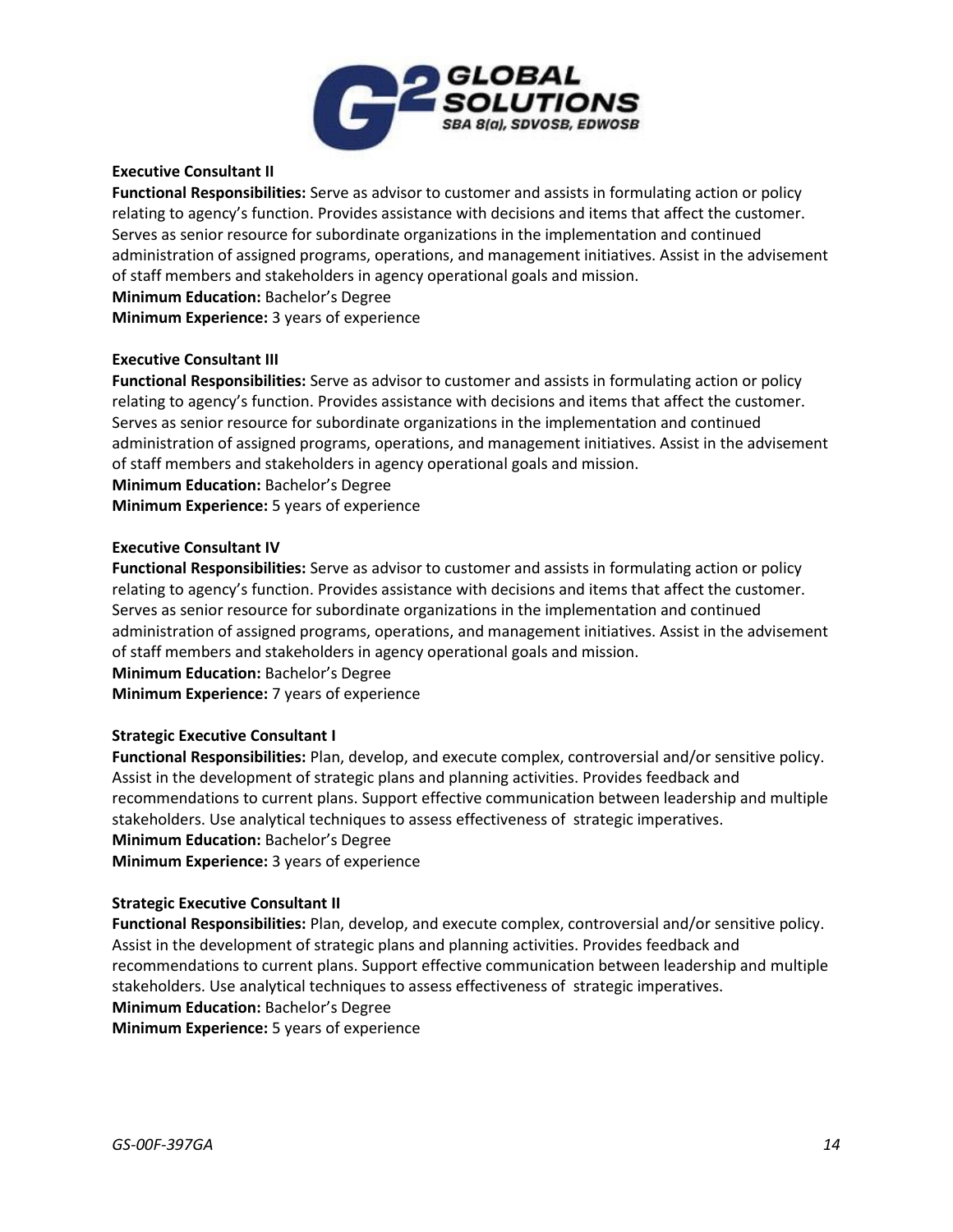

# **Strategic Executive Consultant III**

**Functional Responsibilities:** Plan, develop, and execute complex, controversial and/or sensitive policy. Assist in the development of strategic plans and planning activities. Provides feedback and recommendations to current plans. Support effective communication between leadership and multiple stakeholders. Use analytical techniques to assess effectiveness of strategic imperatives. **Minimum Education:** Bachelor's Degree **Minimum Experience:** 7 years of experience

## **Strategic Executive Consultant IV**

**Functional Responsibilities:** Plan, develop, and execute complex, controversial and/or sensitive policy. Assist in the development of strategic plans and planning activities. Provides feedback and recommendations to current plans. Support effective communication between leadership and multiple stakeholders. Use analytical techniques to assess effectiveness of strategic imperatives. **Minimum Education:** Bachelor's Degree **Minimum Experience:** 9 years of experience

#### **Management Analyst I**

**Functional Responsibilities:** Participates actively in evaluating management efficiency and effectiveness in the direction of significant operating programs and in planning and implementing new and or improved methods of operation and management control. Researches and investigates new or improved business and management practices for application to agency programs or operations. Provide situational awareness during regional contingencies, exercises, and special events to regional leadership in accordance with predetermined standard operating procedures. Gather information; identify and analyze relatively straightforward issues and develops recommendations for critical programs. Negotiates, coordinates, and integrates assigned mission and programs. **Minimum Education:** Bachelor's Degree

**Minimum Experience:** 0 years of experience

#### **Management Analyst II**

**Functional Responsibilities:** Participates actively in evaluating management efficiency and effectiveness in the direction of significant operating programs and in planning and implementing new and or improved methods of operation and management control. Researches and investigates new or improved business and management practices for application to agency programs or operations. Provide situational awareness during regional contingencies, exercises, and special events to regional leadership in accordance with predetermined standard operating procedures. Gather information; identify and analyze relatively straightforward issues and develops recommendations for critical programs. Negotiates, coordinates, and integrates assigned mission and programs

**Minimum Education:** Bachelor's Degree

**Minimum Experience:** 1 year of experience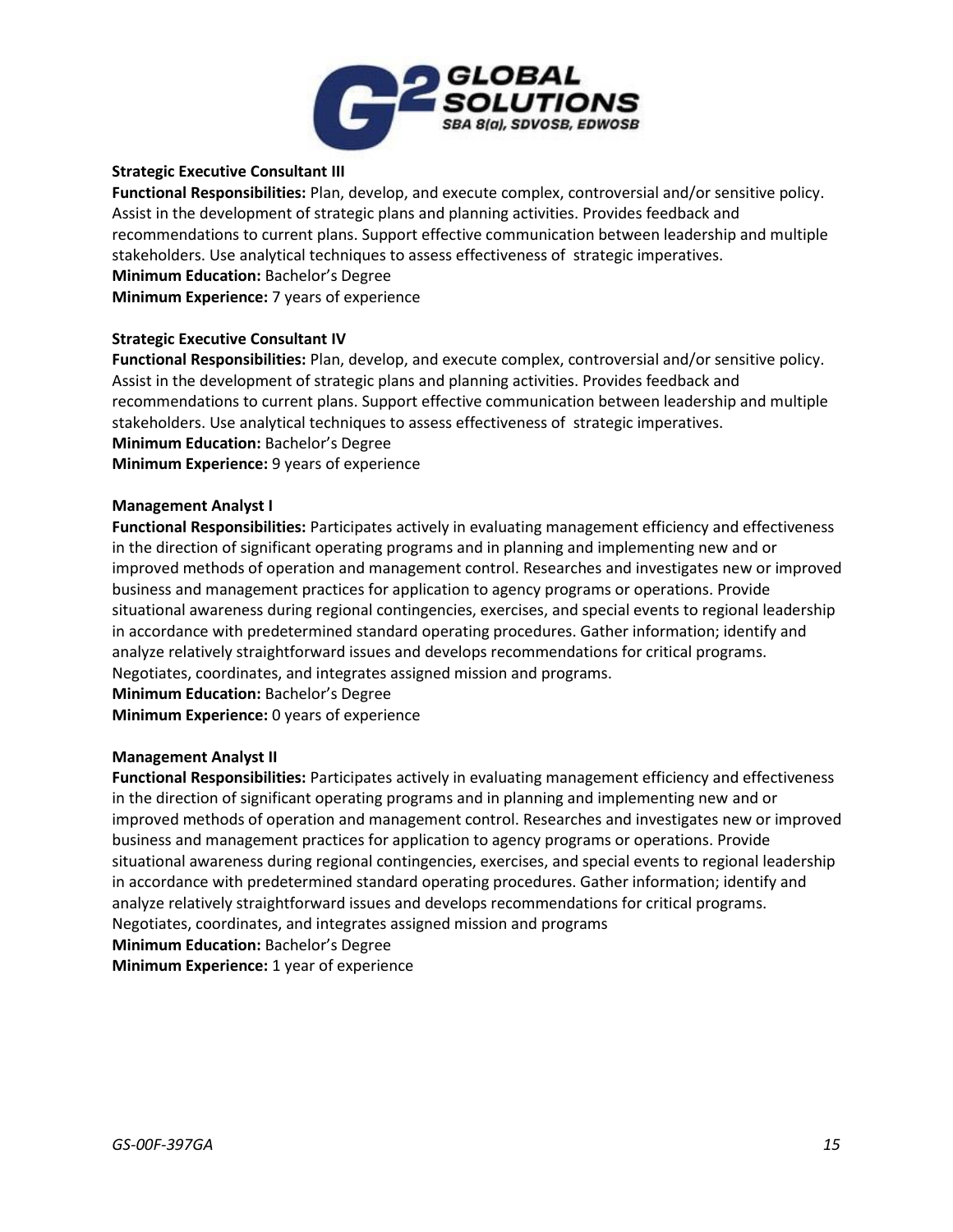

## **Management Analyst III**

**Functional Responsibilities:** Participates actively in evaluating management efficiency and effectiveness in the direction of significant operating programs and in planning and implementing new and or improved methods of operation and management control. Researches and investigates new or improved business and management practices for application to agency programs or operations. Provide situational awareness during regional contingencies, exercises, and special events to regional leadership in accordance with predetermined standard operating procedures. Gather information; identify and analyze relatively straightforward issues and develops recommendations for critical programs. Negotiates, coordinates, and integrates assigned mission and programs **Minimum Education:** Bachelor's Degree **Minimum Experience:** 3 years of experience

#### **Management Analyst IV**

**Functional Responsibilities:** Participates actively in evaluating management efficiency and effectiveness in the direction of significant operating programs and in planning and implementing new and or improved methods of operation and management control. Researches and investigates new or improved business and management practices for application to agency programs or operations. Provide situational awareness during regional contingencies, exercises, and special events to regional leadership in accordance with predetermined standard operating procedures. Gather information; identify and analyze relatively straightforward issues and develops recommendations for critical programs. Negotiates, coordinates, and integrates assigned mission and programs **Minimum Education:** Bachelor's Degree **Minimum Experience:** 5 years of experience

### **Administrative Assistant I**

**Functional Responsibilities:** Searches for, locates, assembles, and summarizes material from the files or other sources for use of the management team in solving problems, for use in meetings and conferences, in replying to requests for information, in preparation of reports, and the development, coordination and general administration of functions performed by the customer. Communicates with various administrative management divisions in the preparation of personnel requests, training forms, time and attendance reports. Makes arrangements for meetings and conferences; including gathering background materials, notifying participants. Establishes and maintains office records, procedures, reference materials, and technical subject matter files.

**Minimum Education:** Bachelor's Degree

**Minimum Experience:** 0 year of experience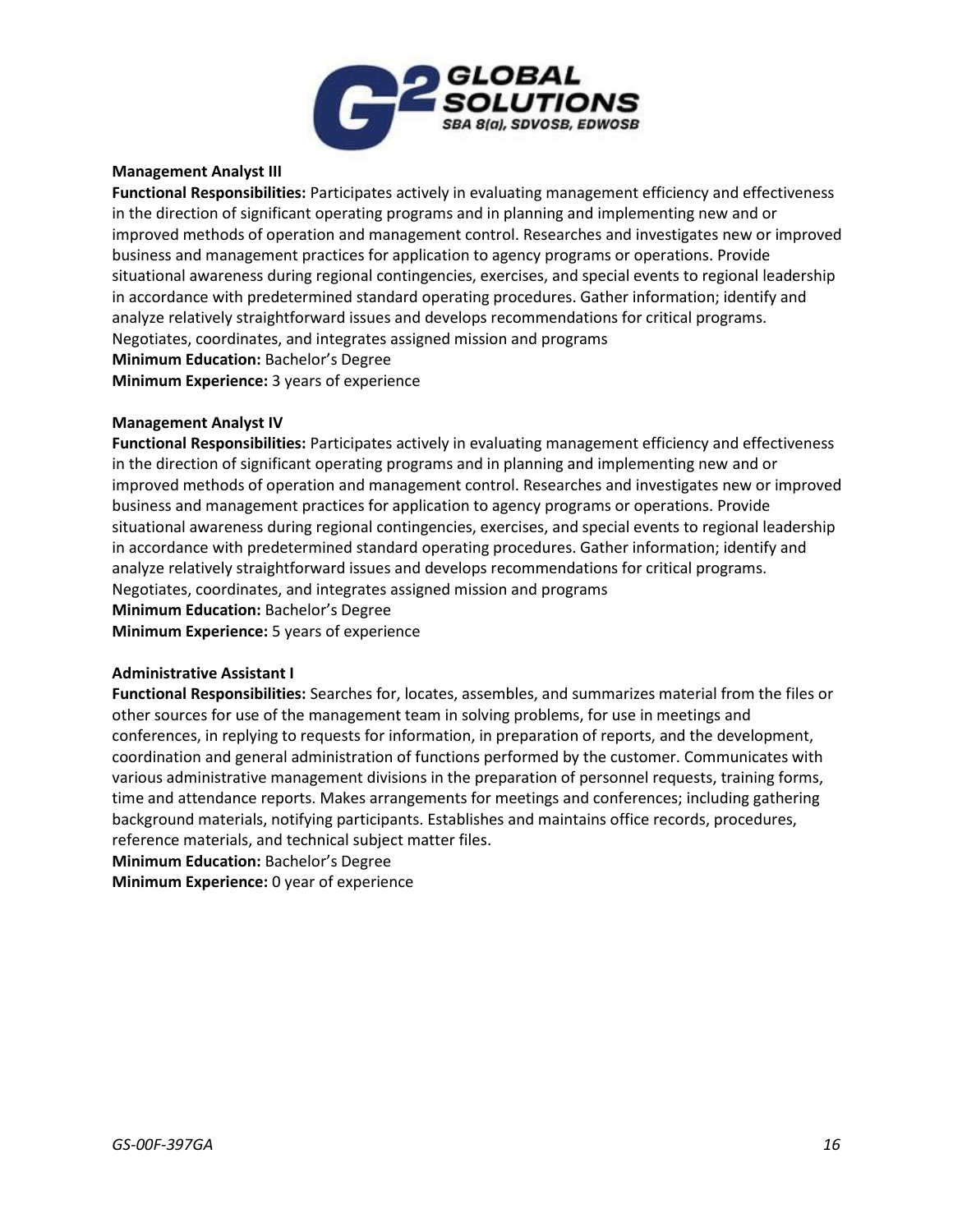

## **Administrative Assistant II**

**Functional Responsibilities:** Searches for, locates, assembles, and summarizes material from the files or other sources for use of the management team in solving problems, for use in meetings and conferences, in replying to requests for information, in preparation of reports, and the development, coordination and general administration of functions performed by the customer. Communicates with various administrative management divisions in the preparation of personnel requests, training forms, time and attendance reports. Makes arrangements for meetings and conferences; including gathering background materials, notifying participants. Establishes and maintains office records, procedures, reference materials, and technical subject matter files.

**Minimum Education:** Bachelor's Degree **Minimum Experience:** 1 year of experience

#### **Administrative Assistant III**

**Functional Responsibilities:** Searches for, locates, assembles, and summarizes material from the files or other sources for use of the management team in solving problems, for use in meetings and conferences, in replying to requests for information, in preparation of reports, and the development, coordination and general administration of functions performed by the customer. Communicates with various administrative management divisions in the preparation of personnel requests, training forms, time and attendance reports. Makes arrangements for meetings and conferences; including gathering background materials, notifying participants. Establishes and maintains office records, procedures, reference materials, and technical subject matter files.

**Minimum Education:** Bachelor's Degree

**Minimum Experience:** 3 years of experience

#### **Administrative Assistant IV**

**Functional Responsibilities:** Searches for, locates, assembles, and summarizes material from the files or other sources for use of the management team in solving problems, for use in meetings and conferences, in replying to requests for information, in preparation of reports, and the development, coordination and general administration of functions performed by the customer. Communicates with various administrative management divisions in the preparation of personnel requests, training forms, time and attendance reports. Makes arrangements for meetings and conferences; including gathering background materials, notifying participants. Establishes and maintains office records, procedures, reference materials, and technical subject matter files.

**Minimum Education:** Bachelor's Degree

**Minimum Experience:** 5 years of experience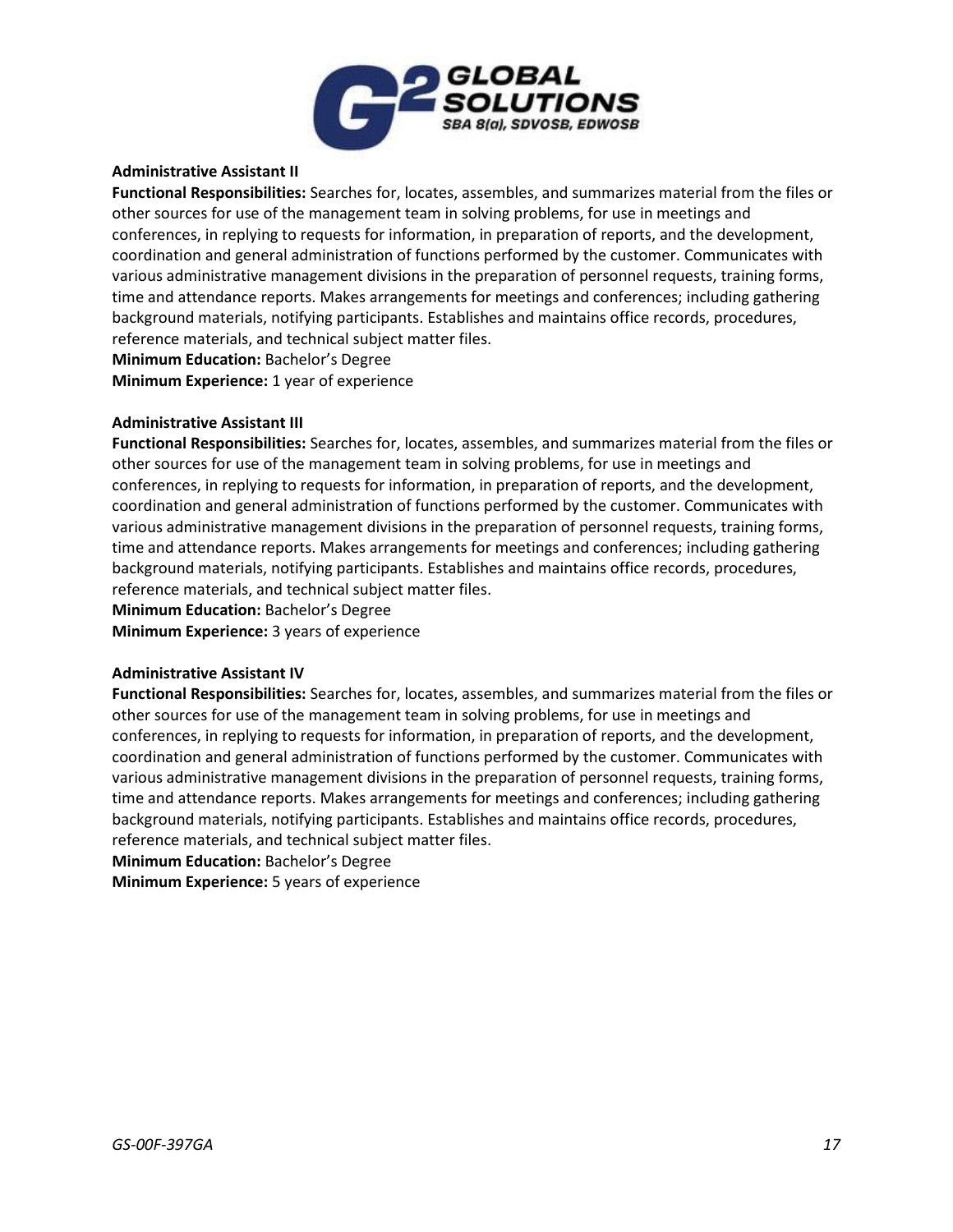

# **Senior Research Operations Policy Analyst**

Minimum Education: Bachelor's degree in a Relevant Field

Minimum Experience: 5 Years of related experience

Functional Responsibilities: Gather and analyze information to assist in the planning, development, interpretation, and review of government policies. Examine the efficacy of existing policies and make recommendations to meet objectives and goals. Exerts in Microsoft office products and internet tools. Experts in writing clearly and concisely, including proper use of grammar and logically correct content. Understands knowledge management techniques and best practices. Uses strong analytic skills to incorporate survey data into findings. Successfully prepares reports, briefings, memoranda, white papers, meeting notes, and presentations.

## **Senior Technical Writer**

Minimum Education: Bachelor's Degree in Related Field

Minimum Experience: 9 Years of related experience

Functional Responsibilities: Prepares various types of publications by integrating original writing with inputs from technical and non-technical professionals. Analyzes industry standards and interprets client requirements for documentation. Researches and translates complex technical information and rewrites it for clarity and readability. Proofreads and performs editorial reviews on all forms of technical documentation. Maintains version control over documents and supporting graphics. Designs and updates communications programs/plans in support of clients.

## **Instructor**

Minimum Education: Bachelor's Degree

Minimum Experience: 5 Years of related experience

Functional Responsibilities: Develop, deliver, and document training by identifying, planning, and implementing operational and training programs. Identify and define course material, develop curriculum, and organize content. Create and update training material through analysis of educational, instructions, and real-world issues. Develop and use new approaches, methods, or techniques for instructing learners. Develops courseware lesson plans, schedules training, provides academic instruction and refresher training, and evaluates student and instructor performance. Responsible for training program safety and protection of corporate/government resources. Assists in evaluating course training and progress. Develops and administers basic and advanced courses of instruction.

#### **SME Instructor**

# Minimum Education: Bachelor's Degree

Minimum Experience: 15 Years of related experience

Functional Responsibilities: Develop, deliver, and document training by identifying, planning, and implementing operational and training programs. Identify and define course material, develop curriculum, and organize content. Create and update training material through analysis of educational, instructions, and real-world issues. Develop and use new approaches, methods, or techniques for instructing learners. Develops courseware lesson plans, schedules training, provides academic instruction and refresher training, and evaluates student and instructor performance. Responsible for training program safety and protection of corporate/government resources. Assists in evaluating course training and progress. Develops and administers basic and advanced courses of instruction.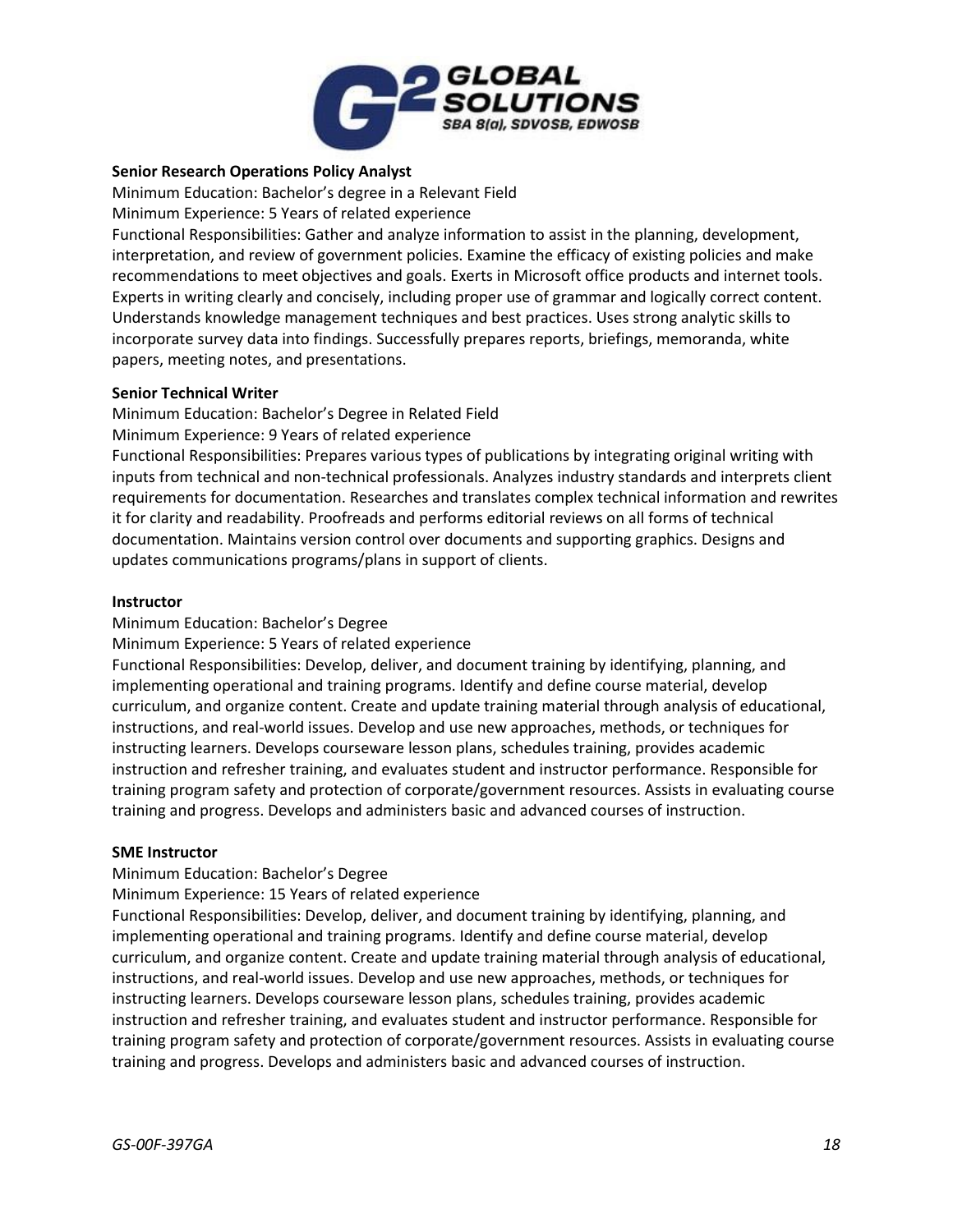

## **Health Education Specialist**

Minimum Education: Bachelor's Degree Minimum Experience: 5 Years of related experience Functional Responsibilities: Evaluate and provide recommendations to improve curriculum planning, individual lessons and teaching methods particularly as it relates to protecting public health and essential human services. Develop outreach programs and associated documents, aids, and other educational tools for sharing with customers and stakeholders. Exceptional written and verbal communication skills.

# **Entry Level Contracts Support Specialist**

Minimum Education: Bachelor's Degree

Minimum Experience: 0 Years of related experience

Functional Responsibilities: Develops, negotiates, awards and administers all contract types; Perform "cradle-to-grave" acquisition functions (i.e., from pre-award, to post-award, to the final contract termination/close-out). Reviews procurement requests to ensure compliance with procedures and regulations and sufficiency of technical specifications or purchase description and supporting information. Develops solicitation documents and other contractual documentation (i.e., D&F's; justifications, solicitation amendments, supporting memoranda). Review bids or proposals for compliance to solicitation and determine contractor responsibility. Responsibility includes making competitive range determinations. Provides expertise in the area of the contract records and files, documentation of contract performance and compliance and contract closeout activities. Maintain systems, databases, fosters productive relationships with industry partners, contractor and subcontractors.

#### **Senior Level Contracts Support Specialist**

Minimum Education: Bachelor's Degree

Minimum Experience: 5 Years of related experience

Functional Responsibilities: Develops, negotiates, awards and administers all contract types; Perform "cradle-to-grave" acquisition functions (i.e., from pre-award, to post-award, to the final contract termination/close-out). Reviews procurement requests to ensure compliance with procedures and regulations and sufficiency of technical specifications or purchase description and supporting information. Develops solicitation documents and other contractual documentation (i.e., D&F's; justifications, solicitation amendments, supporting memoranda). Review bids or proposals for compliance to solicitation and determine contractor responsibility. Responsibility includes making competitive range determinations. Provides expertise in the area of the contract records and files, documentation of contract performance and compliance and contract closeout activities. Maintain systems, databases, fosters productive relationships with industry partners, contractor and subcontractors. Can supervise junior personnel.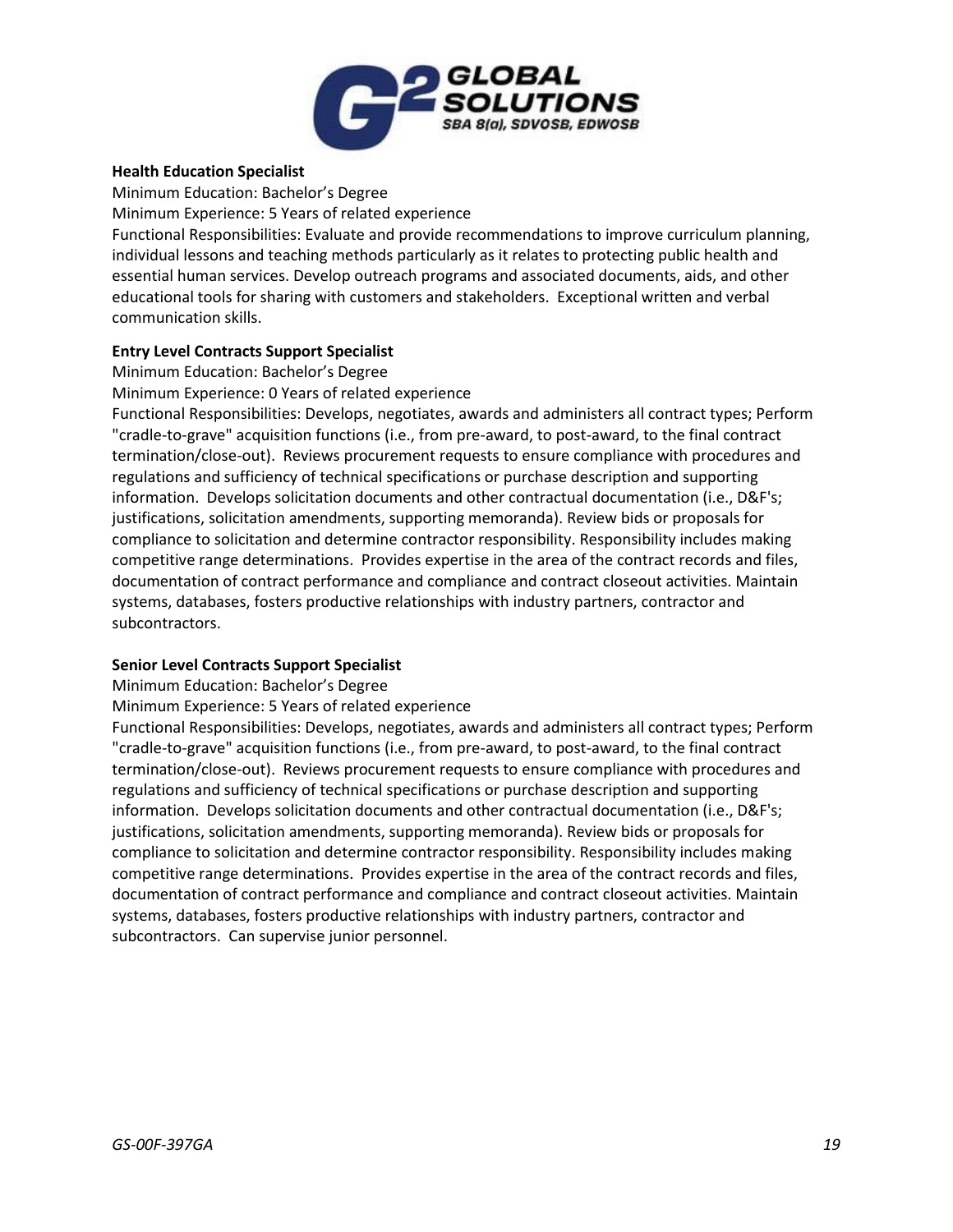

# **Special Security Officer**

Minimum Education: High School Diploma

Minimum Experience: 10 Years of related experience

Functional Responsibilities: Administers all classified collateral and sensitive compartmented information (SCI) programs, including associated activities related to information security, SCI Facilities (SCIFs), collateral spaces, and personnel security (Access). Reports on the administration of the collateral and SCI associated security programs. Administers the SCI access security clearance program for all assigned personnel, ensuring all required clearances are up-to-date and completed. Track and administers SCI access across the agency and ensures training requirements are met for all in-processing personnel to ensure mission readiness. Terminates or transfers SCI clearances for out-processing personnel.

# **Security Specialist**

Minimum Education: High School Diploma

Minimum Experience: 3 Years of related experience

Functional Responsibilities: Assists the Special Security Officer with the administration of all classified collateral and sensitive compartmented information (SCI) programs, including associated activities related to information security, SCI Facilities (SCIFs), collateral spaces, and personnel security (Access). Assists with the administration of the SCI access security clearance program. Track and administers SCI access across the agency and ensures training requirements are met for all in-processing personnel to ensure mission readiness.

# **Technical Program Manager**

Minimum Education: Bachelor's Degree

Minimum Experience: 12 Years of related experience

Functional Responsibilities: Involved in daily operations and technical project execution. Responsibilities include strategic planning, management and evaluation, tracking productivity, timeliness and quality, as well as conducting assessments and evaluations.

# **Technical Subject Matter Expert**

Minimum Education: Master's Degree

Minimum Experience: 20 Years of related experience

Functional Responsibilities: Responsible for providing technical expertise and strategic planning, research and program analysis. Evaluates technical project objectives and contributes strategic direction. Supports project objectives through activities such as conducting interviews, gathering data, and developing recommendations in support of technical project objectives.

# **Technical Analyst**

Minimum Education: Bachelor's Degree

Minimum Experience: 6 Years of related experience

Functional Responsibilities: Functions include data collection, interviewing, data modeling, project testing, and creation of performance measurements to support technical project objectives. Conducts activities in support of technical project team's objectives.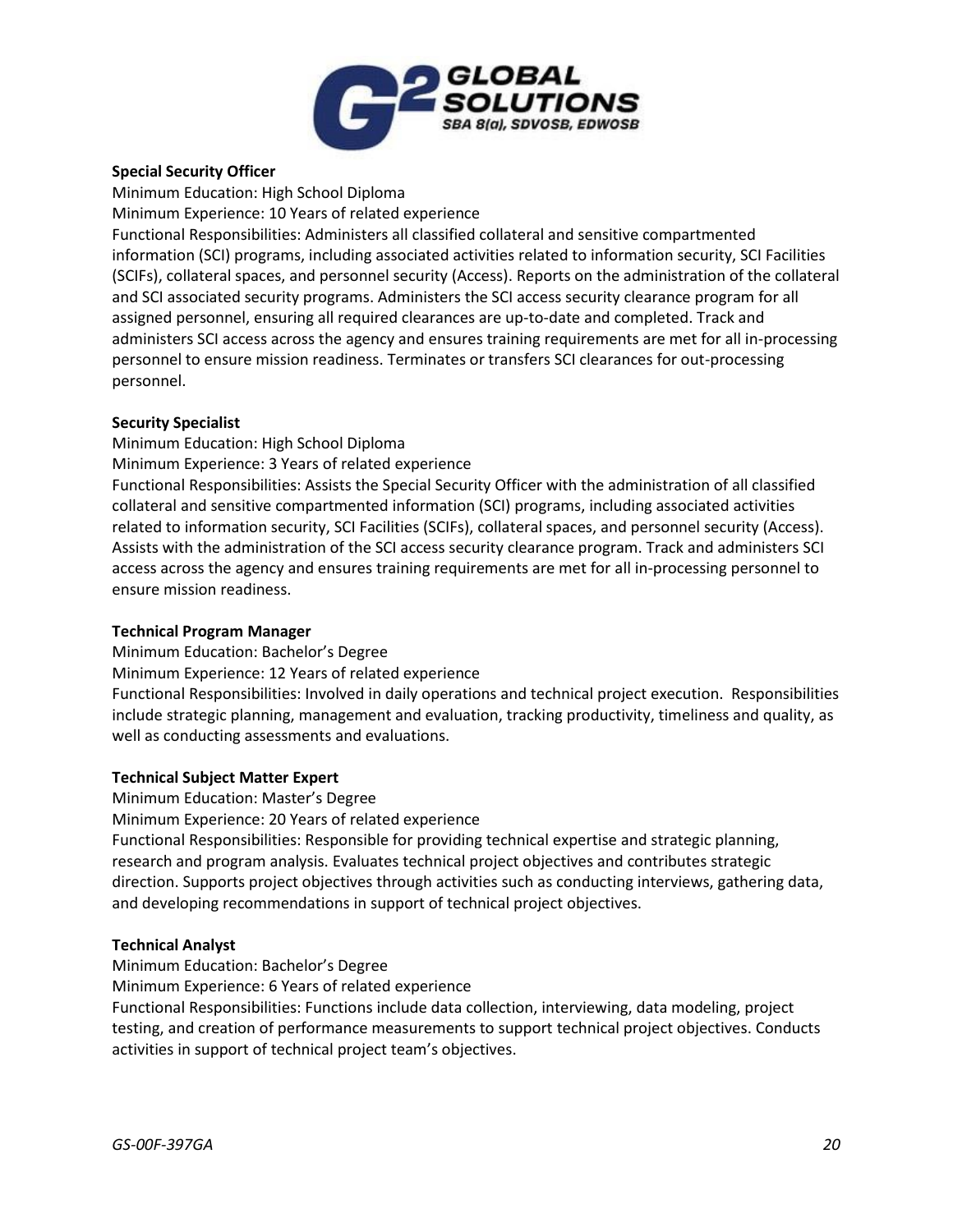

## **Technical Junior Analyst**

Minimum Education: Bachelor's Degree

Minimum Experience: 2 Years of related experience

Functional Responsibilities: Functions include data collection, interviewing, data modeling, project testing, and creation of performance measurements to support technical project objectives. Conducts activities in support of technical project team's objectives.

# **SUBSTITION OF EDUCATION/EXPERIENCE**

| <b>Degree Requirement</b> | <b>Substitution of Relevant Experience</b> |
|---------------------------|--------------------------------------------|
| <b>Associates Degree</b>  | 2 Additional Years                         |
| <b>Bachelor's Degree</b>  | 4 Additional Years                         |
| <b>Master's Degree</b>    | 6 Additional Years                         |
| <b>PhD</b>                | 8 Additional Years                         |

# **GSA HOURLY RATES**

|        | <b>SIN</b><br><b>Labor Category</b>           |           | Year 5<br>9/13/2021 |
|--------|-----------------------------------------------|-----------|---------------------|
|        |                                               |           |                     |
|        |                                               | 9/12/2021 | 9/12/2022           |
| 541611 | Administrative Assistant I                    | \$79.08   | \$80.66             |
| 541611 | Administrative Assistant II                   | \$93.70   | \$95.57             |
| 541611 | Administrative Assistant III                  | \$108.37  | \$110.54            |
| 541611 | Administrative Assistant IV                   | \$126.61  | \$129.14            |
| 541611 | Analyst I                                     | \$74.69   | \$76.18             |
| 541611 | Analyst II                                    | \$89.63   | \$91.42             |
| 541611 | Analyst III                                   | \$104.56  | \$106.66            |
| 541611 | Counterintelligence Analyst I                 | \$103.95  | \$106.03            |
| 541611 | Counterintelligence Analyst II                | \$120.84  | \$123.26            |
| 541611 | Counterintelligence Analyst III               | \$143.14  | \$146.00            |
| 541611 | Counterintelligence Analyst IV                | \$169.05  | \$172.43            |
| 541611 | <b>Executive Consultant I</b>                 | \$111.17  | \$113.40            |
| 541611 | <b>Executive Consultant II</b>                | \$139.12  | \$141.90            |
| 541611 | <b>Executive Consultant III</b>               | \$162.17  | \$165.41            |
| 541611 | <b>Executive Consultant IV</b>                | \$176.74  | \$180.28            |
| 541611 | Intelligence Analyst I                        | \$97.86   | \$99.81             |
| 541611 | Intelligence Analyst II                       | \$113.81  | \$116.09            |
| 541611 | Intelligence Analyst III                      | \$140.93  | \$143.75            |
| 541611 | Intelligence Analyst IV                       | \$159.78  | \$162.97            |
| 541611 | Journeyman Level Contracts Support Specialist | \$72.96   | \$74.42             |
| 541611 | Junior Level Contracts Support Specialist     | \$66.00   | \$67.32             |
| 541611 | Management Analyst I                          | \$73.05   | \$74.51             |
| 541611 | Management Analyst II                         | \$86.87   | \$88.61             |